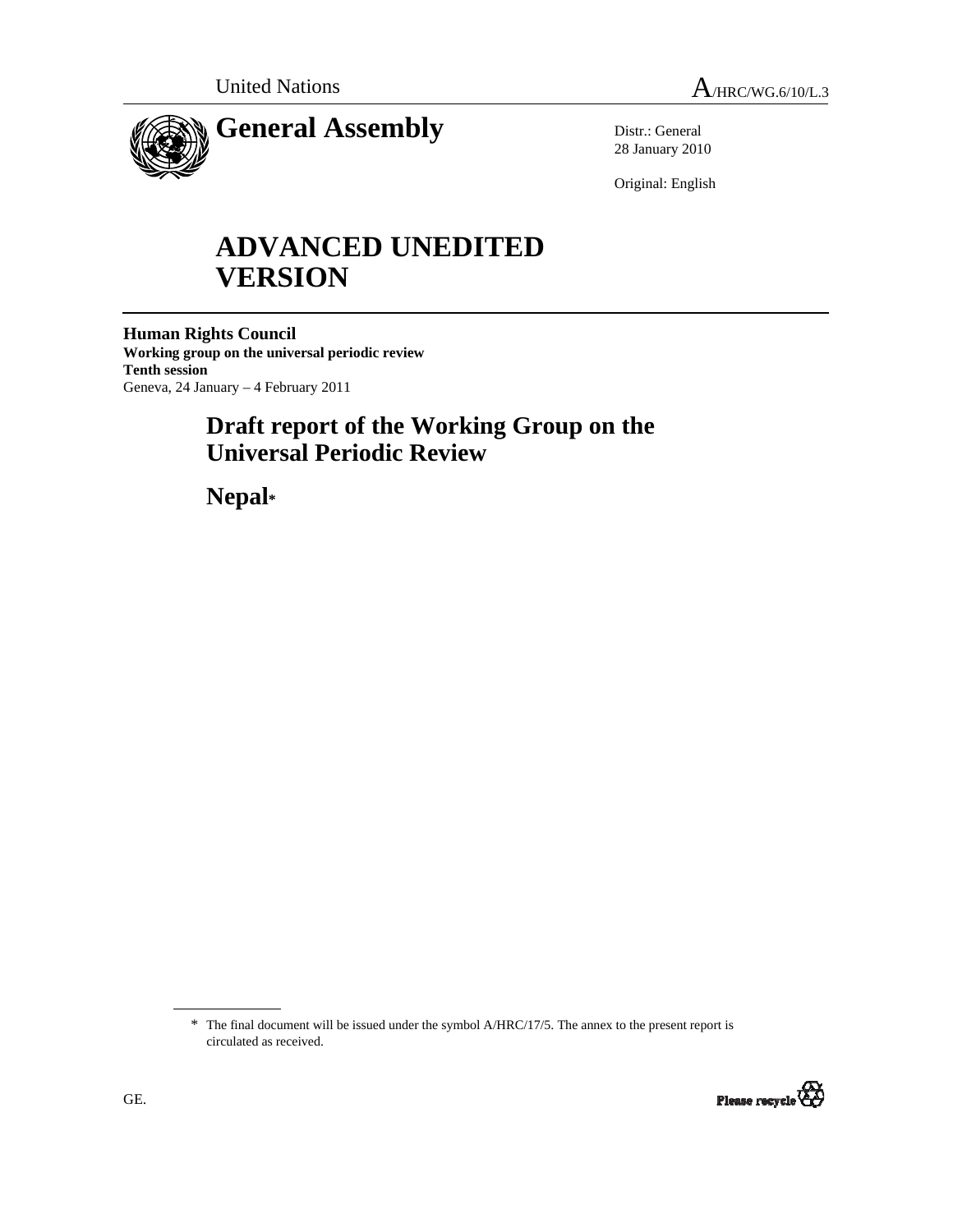#### **A/HRC/WG.6/10/L.3**

## Contents

|       |    | Paragraphs            | Page          |
|-------|----|-----------------------|---------------|
|       |    | $1 - 4$               | $\mathcal{E}$ |
|       |    |                       |               |
|       |    | $5 - 18$              | $3-4$         |
|       | В. | $19 - 105$            | $4 - 12$      |
| П.    |    | $106 - 116$ $12 - 23$ |               |
| III.  |    | 117                   | 23            |
| Annex |    |                       |               |
|       |    |                       | 24            |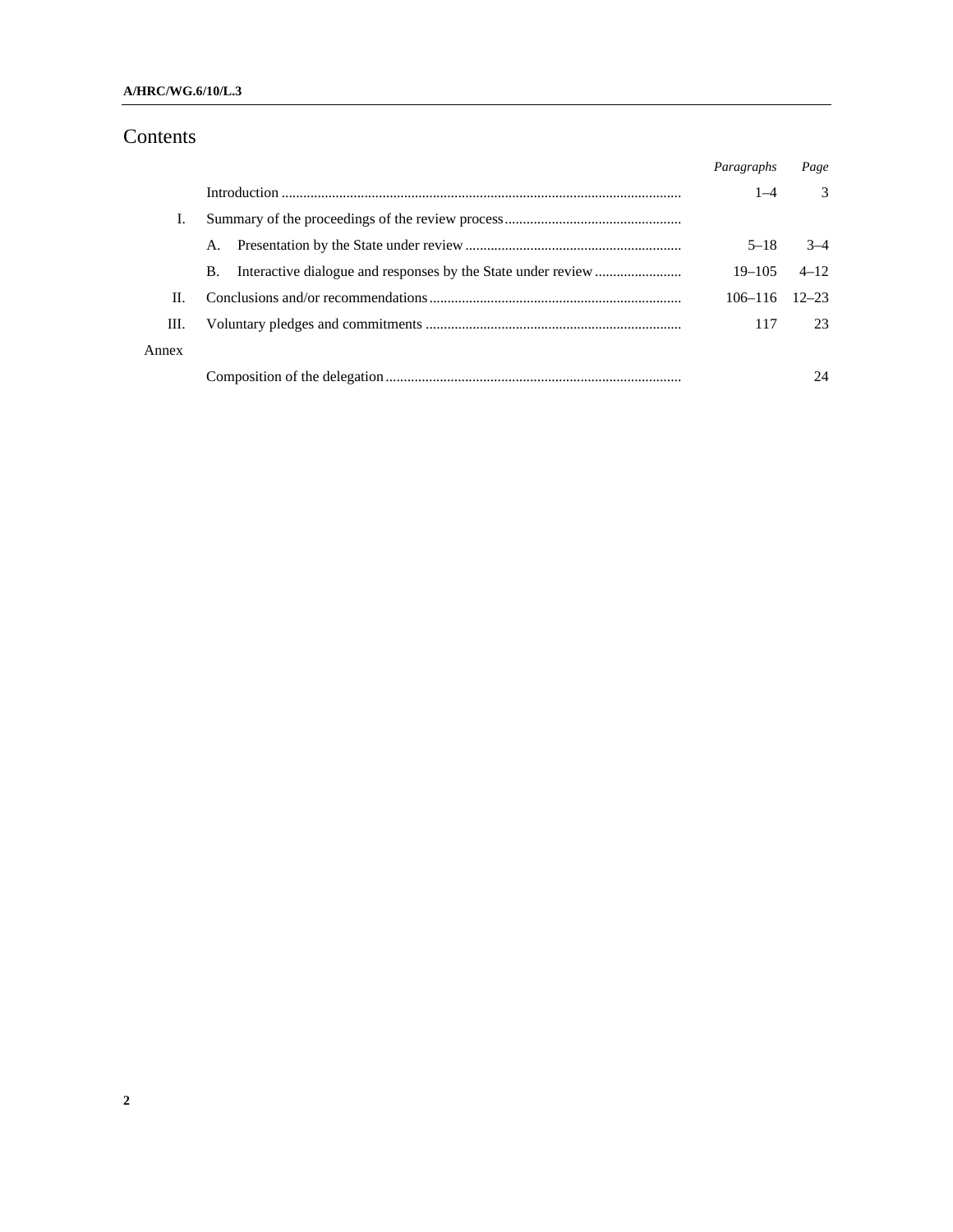## **Introduction**

1. The Working Group on the Universal Periodic Review (UPR), established in accordance with Human Rights Council resolution 5/1 of 18 June 2007, held its tenth session from 24 January to 4 February 2011. The review of Nepal was held at the third meeting on 25 January 2011. The delegation of Nepal was headed by Her Excellency Sujata Koirala, Deputy Prime Minister and Minister for Foreign Affairs. At its seventh meeting held on 27 January 2011, the Working Group adopted the report on Nepal.

2. On 21 June 2010, the Human Rights Council selected the following group of rapporteurs (troika) to facilitate the review of Nepal: Republic of Moldova, Cuba, Qatar.

3. In accordance with paragraph 15 of the annex to resolution 5/1, the following documents were issued for the review of Nepal:

 (a) A national report submitted/written presentation made in accordance with paragraph 15 (a) (A/HRC/WG.6/10/NPL/1 and A/HRC/WG.6/10/NPL/1/Corr.1);

 (b) A compilation prepared by the Office of the High Commissioner for Human Rights (OHCHR) in accordance with paragraph 15 (b) (A/HRC/WG.6/10/NPL/2);

 (c) A summary prepared by OHCHR in accordance with paragraph 15 (c) (A/HRC/WG.6/10/NPL/3).

4. A list of questions prepared in advance by Canada, Czech Republic, Denmark, France, Germany, Ireland, Maldives, Netherlands, Norway, Slovenia, Sweden, Switzerland and United Kingdom of Great Britain and Northern Ireland was transmitted to Nepal through the troika. These questions are available on the extranet of the UPR.

## **I. Summary of the proceedings of the review process**

#### **A. Presentation by the State under review**

5. In her introductory statement, the head of the delegation indicated that Nepal considers the UPR as an important process of discussing achievements, identifying constraints and challenges, and sharing best practices.

6. The Nepali democratic history has been characterized by struggles and immense sacrifices by the people of Nepal. The peaceful People's Movement of 2006 was decisive in reinstating democratic values, norms and institutions, unequivocally expressing people's aspiration for peace, security and democracy.

7. The 2006 Comprehensive Peace Accord, which formally ended the armed conflict paved the way for the establishment of the universally accepted human rights, multiparty competitive democratic system, rule of law, constitutional checks and balances and independent judiciary. The most defining feature was the election of the Constituent Assembly in 2008, which is fully reflective of Nepal's social diversity for the first time in its history. It performs dual functions of writing a constitution and acting as legislature parliament.

8. It has been a long standing policy of Nepal to remain constructively engaged with the international community since it joined the United Nations in 1955.

9. Nepal maintains an open and constructive dialogue with the Office of the High Commissioner for Human Rights, including its country office, the UN treaty bodies and the special procedures mandate holders and other international human rights institutions. At the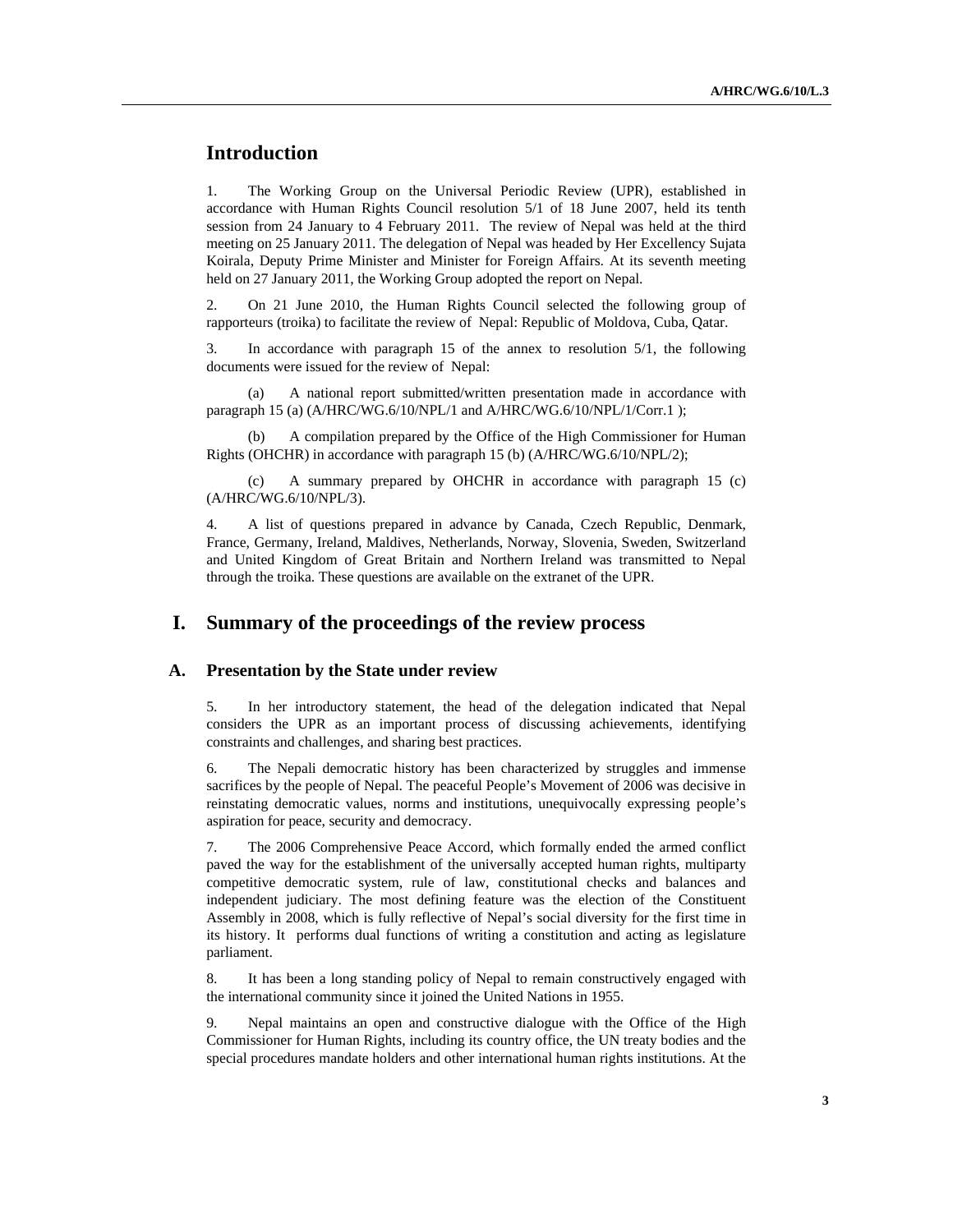invitation of the Government, various special procedures and mandate holders have visited Nepal.

10. Nepal is committed to strike a balance between peace and justice to the victims as provided in the Comprehensive Peace Accord and the Constitution. The Bills for the establishment of mechanisms for providing transitional justice have been submitted to the Parliament. Nepal is committed to end impunity.

11. The delegation noted that its independent judiciary stands as a core element of the institutional arrangement on human rights. The Supreme Court and entire branches of judiciary have stood exemplary in promoting and protecting human rights through various judgments.

12. The National Human Rights Commission is a constitutional body with full autonomy. The National Foundation for the Development of Indigenous Nationalities, National Women Commission and National Dalit Commission are also the national human rights institutions established for the promotion and protection of the human rights of indigenous people, women and dalit respectively.

13. The delegation referred to several policies and actions plans to provide nondiscriminatory and decent work opportunities; as well as policies to forge participation, protection and promotion of women in conflict resolution and other activities. It also referred to policies to address the issue of trafficking in person and to promote the rights of persons with disabilities.

14. Despite not being a party to the 1951 Convention of the Status of Refugees and 1967 Protocol, Nepal indicated that it has been providing shelter to over a hundred thousand Bhutanese refugees on humanitarian ground. It expressed appreciation to the Core Group of countries that have generously offered third country resettlement programme for refugees.

15. The delegation indicated that one of the important achievements made in the peace process has been the release and reintegration of child soldiers, and thanked the international community including the United Nations for their goodwill and co-operation in this regard.

16. Nepal is committed to the protection and promotion of rights of the indigenous nationalities, dalit and marginalized groups. Nepal referred to significant achievements in social development in recent years despite having emerged from over a decade long armed conflict.

17. There has been a tremendous awareness of people across the country and people speak freely and without fear about their rights. A free and responsible media has remained engrained in democratic movements of Nepal.

18. At a time when Nepal is engaged in building national democratic institutions and developing institutional frameworks for human rights, rule of law, and constitutionalism to address the remnants of conflict period, the delegation looked forward to a candid and constructive interaction and contributions to Nepal's UPR.

#### **B. Interactive dialogue and responses by the State under review**

19. During the interactive dialogue, 55 delegations made statements. Additional statements which could not be delivered during the interactive dialogue owing to time constraints are posted on the Extranet of the universal periodic review when available.<sup>1</sup>

<sup>&</sup>lt;sup>1</sup> Latvia, Bangladesh, Ireland, Mexico, Afghanistan, Islamic Republic of Iran.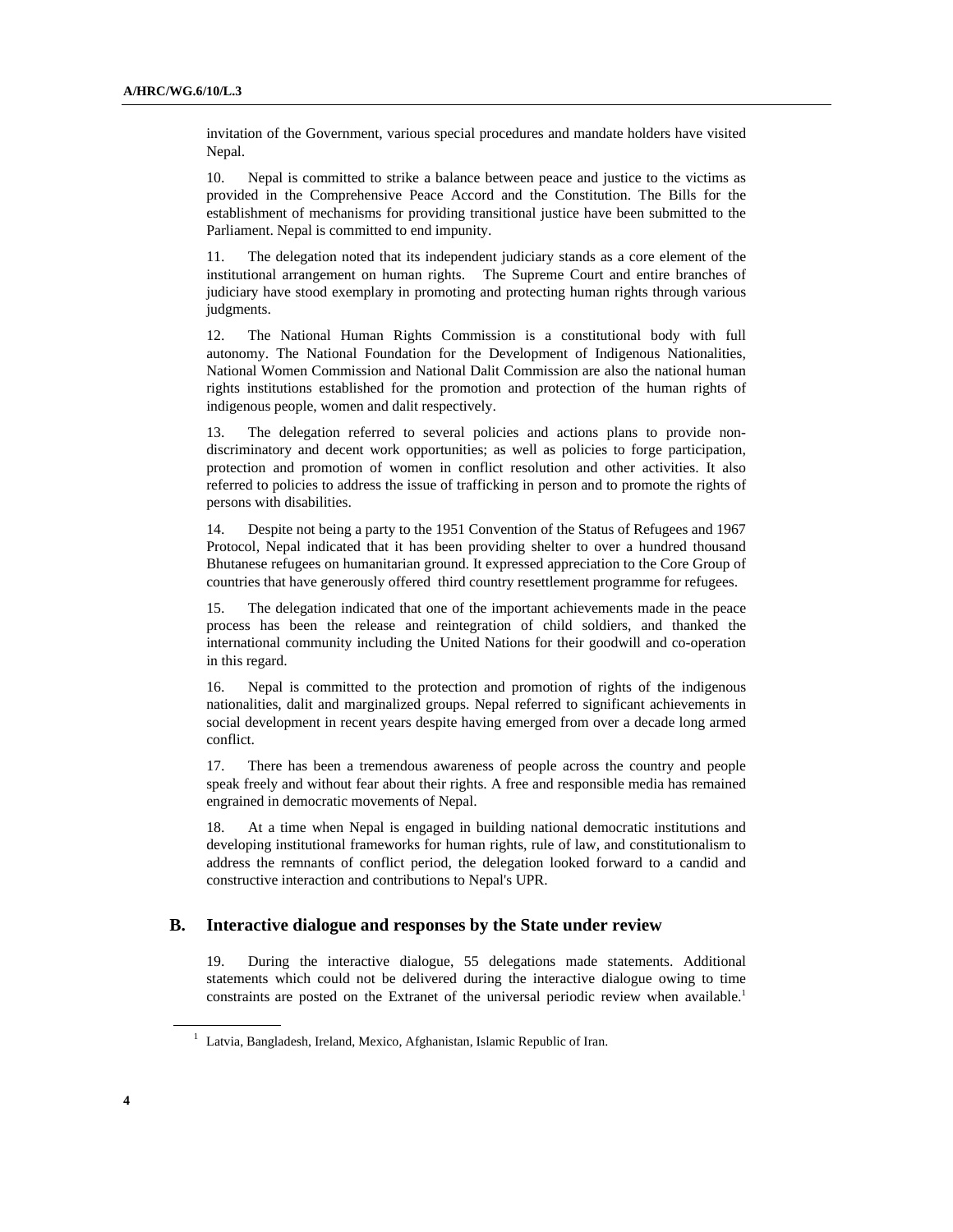Recommendations made during the dialogue are to be found in section II of the present report.

20. Myanmar congratulated Nepal on the success of its socio-economic and political transformation within the framework of the democratic constitution. It also welcomed policies giving considerable attention to the social inclusion of marginalized communities, including efforts to reduce poverty and inequality. Myanmar made recommendations.

21. Algeria acknowledged the serious consequences of the conflict and the important challenges faced to rebuild the national infrastructures and improve the enjoyment of economic, social and cultural rights. Due to its limited resources, Nepal would require generous international support. Algeria made recommendations.

22. Egypt noted Nepal was a least developed, landlocked, and post-conflict country. It commended Nepal's efforts in poverty alleviation, health, education, and housing. It recognized the role of women in conflict resolution and the implementation of Nepal's obligations under CEDAW and the rights of the child. It made recommendations.

23. Bhutan noted that Nepal was going through a profound socio-economic transformation, including the challenge of ensuring peace and security and socio-economic development. Bhutan noted efforts taken to redress this situation and called upon the international community to render continued support and goodwill. Bhutan made recommendations.

24. China noted with appreciation the institutional reforms undertaken by the Government. It welcomed Nepal constructive participation in the work of various UN human rights mechanisms. It acknowledged the serious difficulties faced by Nepal after ten years of conflict and encouraged the international community to continue providing constructive support. China made recommendations.

25. Japan commended Nepal's efforts towards democratization and national reconciliation. Japan is committed to continue providing assistance to Nepal. Japan raised concerns about overcoming discrimination, reported misconduct by law enforcement authorities, human trafficking and violence against women and children.

26. Morocco highlighted Nepal's human rights approach and the consequences of the armed conflict. It referred to the various national human rights institutions,. It asked about efforts taken in the area of human rights education and training and about the Interim Triennial Plan for poverty eradication. It made recommendations.

27. Thailand welcomed its attempt to promote the rights of all vulnerable and marginalized groups, including migrants, Dalits, women, children and persons with disabilities. It hoped that the newly established Special Committee for Supervision, Integration and Rehabilitation will effectively undertake the functions carried out earlier by the UN Mission in Nepal. Thailand made recommendations.

28. The Czech Republic appreciated that Nepal's priorities include combating castebased discrimination. It noted that journalists face threats from armed groups, noting that women human rights defenders and those representing sexual minorities were particularly at risk. It made recommendations.

29. Brazil expressed appreciation for Nepal's consideration of a bill to criminalize torture. Brazil asked about the practical results of policies to combat trafficking and about the institution charged with investigating complaints and providing assistance to victims under the Domestic Violence Act. Brazil made recommendations.

30. Slovenia recognized the difficult democratic transition in Nepal. It asked whether it intended to use the UN draft principles and guidelines for the effective elimination of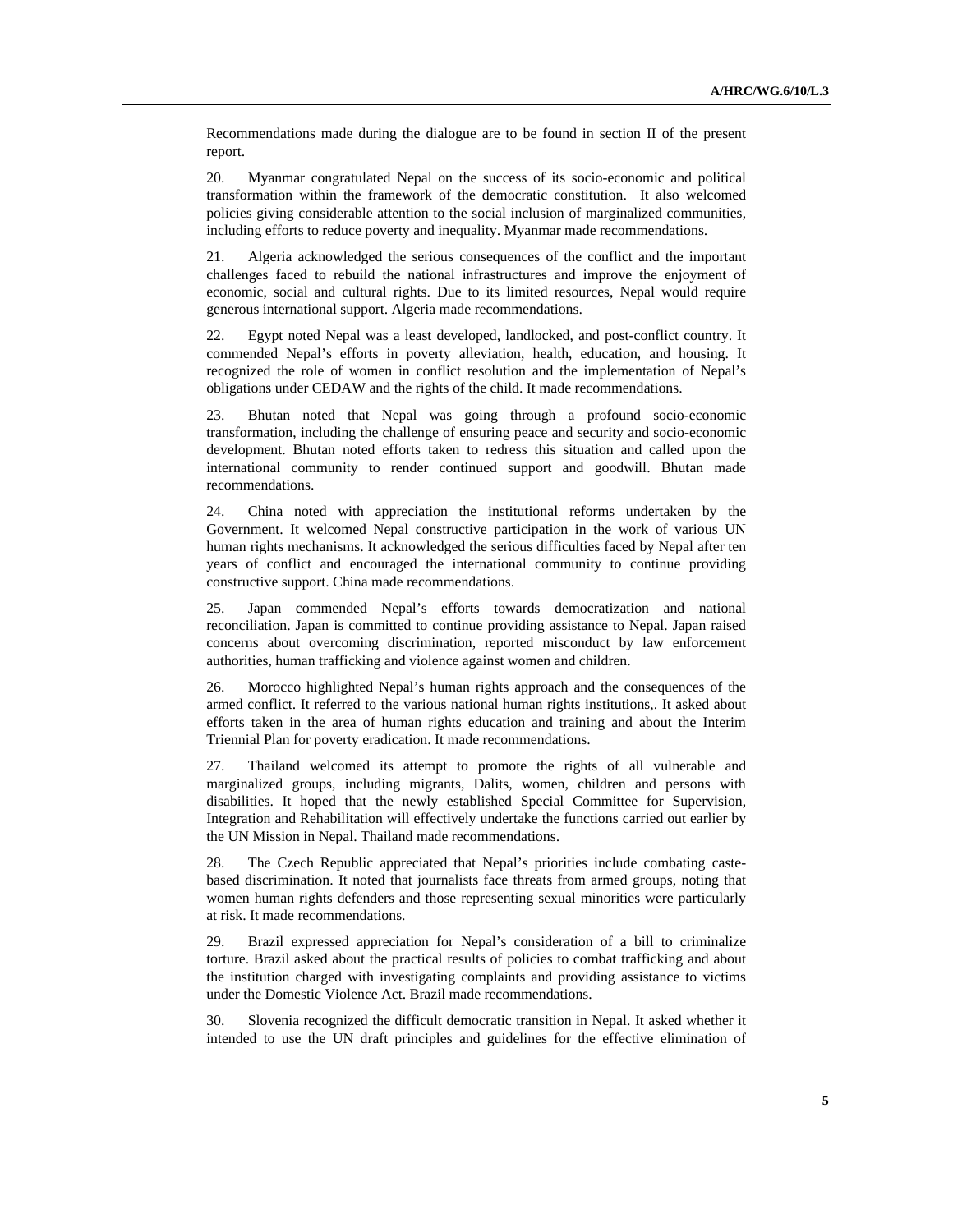discrimination on the basis of work and descent as a guiding framework in combating discrimination. Slovenia made recommendations.

31. Singapore noted Nepal is a landlocked, least developed country with diverse ethnicities and cultures. It noted gender-mainstreaming, inclusion and equality as Nepal's priorities and welcomed the elimination of 65 discriminatory legal provisions in response to CEDAW. It highlighted efforts to address housing issues. It made recommendations.

32. Hungary noted with satisfaction Nepal's commitment to ensure the right to food of its citizens. Hungary was highly alarmed by the culture of impunity, with regard to serious human rights violations. It encouraged Nepal to provide better protection for children. Hungary made recommendations.

33. Finland asked about the measures taken by Nepal to: ensure equal access to quality education to girls, Dalit children and children belonging to ethnic minorities; ensure that elements promoting gender and social equality in the Nepal Lands Act and other legislation would be enforced in practice. Finland made recommendations.

34. Switzerland was concerned about impunity. It noted that the Special Rapporteur against Torture highlighted systematic torture by the police and the Royal Army and that judicial guarantees were systematically ignored. It welcomed Nepal's revision of its legislaiton with a view to criminalizing torture. It made recommendations.

35. Turkey congratulated Nepal for its efforts at creating a democratic society based on the rule of law and respect for human rights. Turkey noted that continuation of the support and assistance of the international community, in particular the United Nations, was of utmost importance. Turkey made recommendations.

36. Spain encouraged Nepal to continue strengthening democracy. It commended Nepal for being among the first Asian States to abolish death penalty and for the positive decisions taken by the Supreme Court in favour of LGBT people, including the right to marry for people of the same sex. Spain made recommendations.

37. Austria asked about steps taken to address discrimination and social exclusion related to gender, caste, class and ethnicity and how the Government intends to hold accountable public officials reported to practice torture... It asked about the return, rehabilitation and reintegration of internally displaced peoples. It made recommendations.

38. Cambodia welcomed Nepal's commitment to human rights through policy and legislative reform. Cambodia appreciated Nepal's openness with human rights mechanisms and its constructive cooperation with OHCHR and other international institutions. Cambodia made recommendations.

39. India commended Nepal for giving priority to human rights and poverty alleviation. It noted positively the country's efforts on gender mainstreaming and women's rights. India expressed its support to the consolidation of the peace process, including through capacity building. India made a recommendation.

40. Palestine welcomed Nepal's Action Plan for Human Rights and the integration of human rights programmes in its development plans. It highlighted the National Women's Commission and welcomed the inclusion of gender issues in development processes. It made a recommendation.

41. Bahrain appreciated Nepal's efforts to deliver free primary health care services and the notable decline in maternal mortality and asked about services rendered to persons with disabilities. Bahrain commended efforts to protect women's rights and asked about measures taken to promote the role of women in society.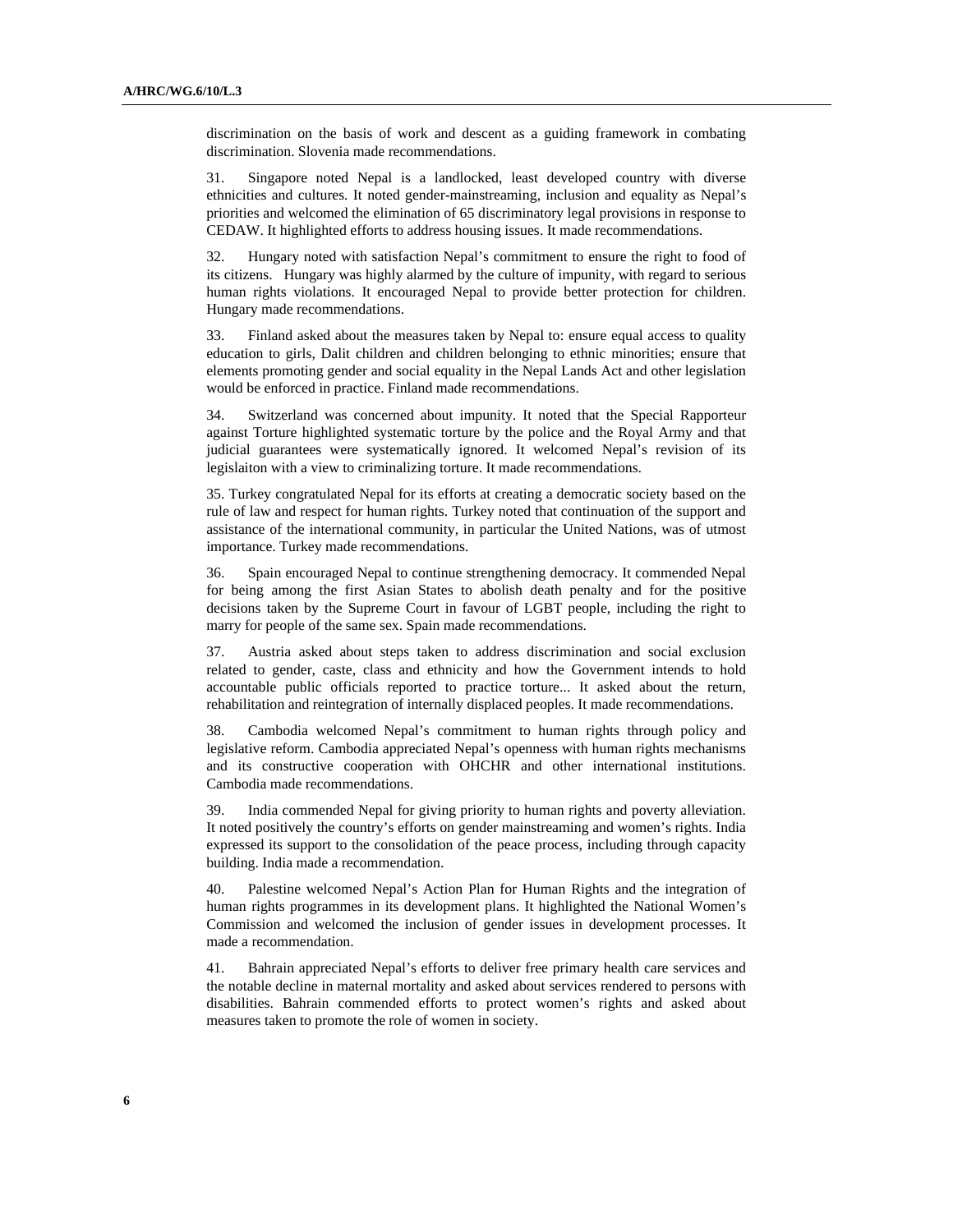42. The Russian Federation noted with appreciation Nepal efforts to realize socioeconomic and political changes. It commended Nepal for its active interaction with UN human rights mechanisms and OHCHR. The Russian Federation recognized the serious challenges faced by Nepal as LDC. The Russian Federation made recommendations.

43. In responding to questions, the delegation noted that it was encouraged by the interventions, and appreciated the recognition of achievements. Nepal indicated that it has adopted a range of policies, legal and institutional measures to ensure better protection of the rights of the people. The rights-based and holistic approach is running across these policies. Nepal has also significantly streamlined its activities to achieve the MDGs. Nepal highlighted achievements and challenges in the social sector, including in the areas of poverty alleviation and education.

44. In relation to questions about equality and non-discrimination, Nepal informed about strategies that have been in place to address these issues.

45. Nepal also referred to actions plans and targeted programmes to control trafficking, including trafficking of children.

46. It reported about preventive programmes and plans recently developed to address health issues of persons with disabilities.

47. Nepal has joined several international instruments and undertaken voluntary commitments in the field of human rights. Ratification of the UN Convention against Corruption and Convention against Transnational Organized Crimes and its two Protocols is currently under consideration by Parliament. It is currently also engaged in drafting enabling legislation which would be required in the Rome Statute of the Criminal Court. Ground work is also being carried out with a view to joining other treaties, particularly the UN Convention on the Rights of Migrant Workers and their Families and the Palermo Protocols.

48. Regarding treaty-related issues, Nepal indicated that it believes that becoming a party to international instruments is also an opportunity to make required legal and institutional reforms. Ensuring effective implementation of an international treaty joined is as important as joining it. Nepal reiterated that it would further undertake international treaty commitments as and when so required taking into account the available requisite infrastructures and enabling environment, as appropriate.

49. Regarding cooperation with UN mechanisms, Nepal indicated that periodic reports under the ICESCR, ICCPR, CRC, CERD and ILO Convention 169 are under consideration of the Cabinet. Nepal indicated that it has always remained responsive to mandate holder's communications, despite various constraints. It has also welcomed visits of various mandate-holders, valuing and incorporating relevant recommendations in its policy, legal and institutional measures. Nepal remains open to visits of mandate-holders, but indicated that, as the international community is well aware, Nepal is currently heavily occupied with the daunting task of institutionalizing peace and framing a new constitution. Nepal would welcome visits of mandate-holders at an appropriate earliest time.

50. Nepal is engaged in drafting a democratic Constitution that is inclusive and that guarantees all human rights. The Constitutional Committee and other thematic committees have already submitted their report to the chairman of the Constitutional Assembly. Some of the remaining issues are of highly sensitive nature but it is expected that national consensus will be instrumental.

51. Nepal indicated that it is fully committed to establishing Constitutional supremacy, ensuring the rule of law, good governance and human rights, as well as providing a positive conclusion to the peace process by eliminating insecurity and addressing impunity.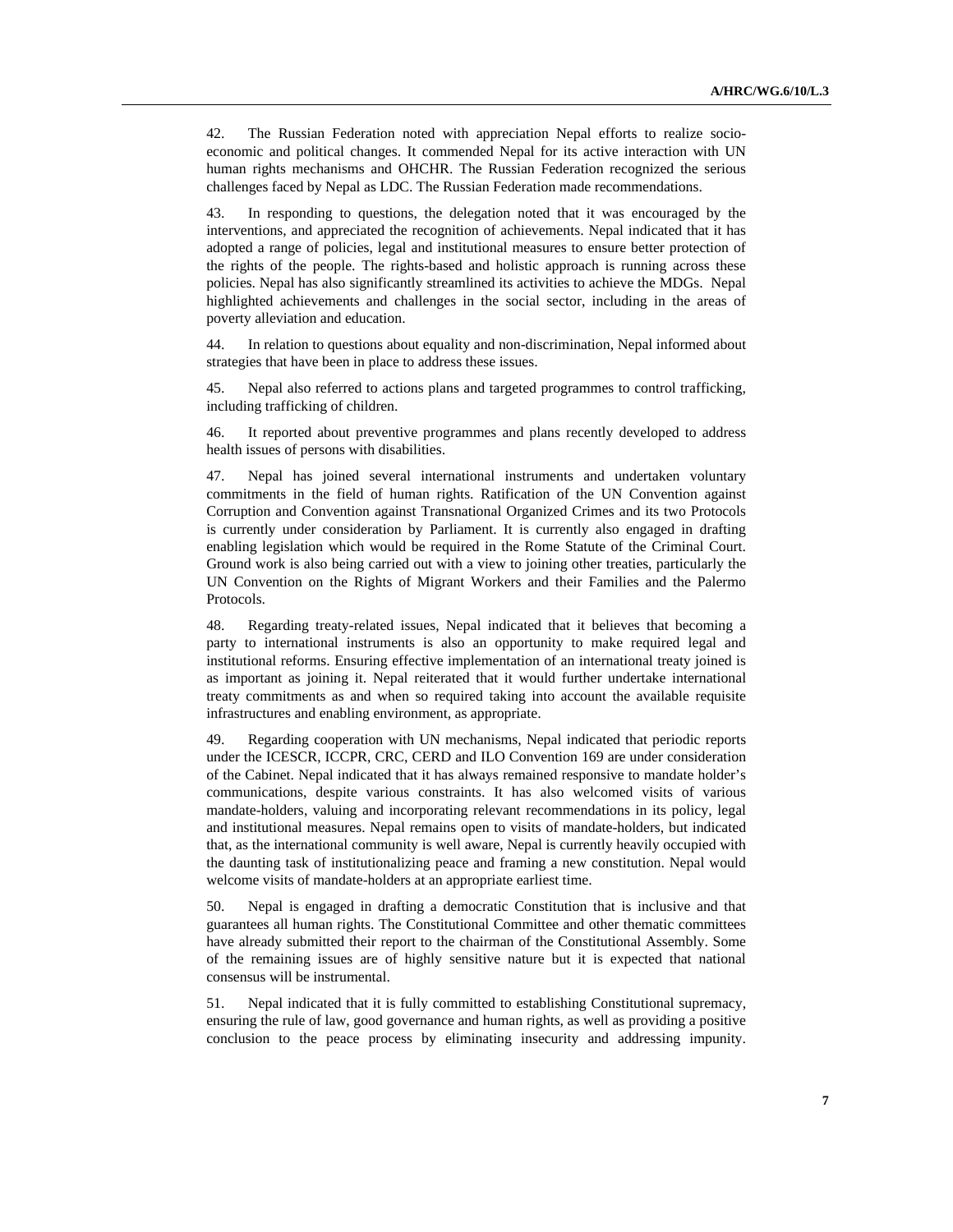Addressing impunity entails addressing the past and maintaining the rule of law at present. Nepal is fully committed to work on both fronts.

52. In order to address the alleged past human rights violations, two bills have been tabled in the Parliament for the establishment of Truth and Reconciliation Commission and the Commission of Inquiry of the Disappeared.

53. Strong security and law enforcement measures are prerequisites to ending impunity. The Special Programme for Effectiveness of Peace and Security, End to Impunity and Defending Human Rights, accompanied by a code of conduct that aims at protecting human rights and improving law and order situation has been implemented since 2009.

54. Regarding questions on the National Human Rights Commission, the delegation indicated that it is an autonomous institution by all standards, including financially. The selection of the administrative personnel is done through competitive processes run by the Public Service Commission. The NHRC can appoint its Experts. The Chairman and Members of the Commission are appointed through the Constitutional Council. The Constitutional Council has balanced representation of the Executive, Legislative and Judiciary, including the Leader of the opposition in the Parliament. The representative of the Executive has one vote. Questions have been raised regarding the compliance with the Paris Principles on the basis of a draft law. The existent law is fully compliant with the Paris Principles. The delegation considers that it is premature to question the efficacy of the institution on the basis of a draft law that is still under consideration.

55. Regarding advance questions on refugees and stateless persons, despite not being a party to the 1951 Convention relating to the Status of Refugees from Bhutan and its 1967 Protocol, Nepal has hosted over a hundred thousand refugees on humanitarian grounds. Nepal has honored the rights of the refugees and anyone living in Nepal has to respect the law of the land.

56. Regarding armed groups, the Government is in dialogue with various dissenting groups that are of political nature. Agreements on peaceful settlements of disputes have been reached with 22 such groups. The Government has been guided by a clear distinction between political elements and criminal ones. To the latter, the Government responds through appropriate law enforcement measures.

57. The Republic of Moldova encouraged Nepal to continue working for the rule of law. It noted concerns about ill-treatment, sexual violence and lack of birth registration in refugee camps. It asked about measures taken to protect refugees, asylum-seekers and internally displaced people. It made recommendations.

58. The Philippines commended Nepal for placing human rights at the centre of its national development plans. The enhanced participation of women in the legislature was a notable achievement. The Philippines stated that the support of the international community was essential. It made recommendations.

59. Canada encouraged Nepal to pass the Caste-based Discrimination and Untouchability Crime Elimination and Punishment Act. It also encouraged Nepal to ensure effective investigation of all harassment complaints of journalists and to put an end to preventive detentions without charges or trials. Canada made recommendations.

60. The Republic of Korea welcomed Nepal's improvements in human rights and commended endeavours to change the situation of vulnerable groups. It welcomed efforts to compensate victims of human rights violations. It welcomed the National Human Rights Commission. It made recommendations.

61. Indonesia noted that domestic violence and human trafficking remained pressing issues and supported recommendations for the introduction of more comprehensive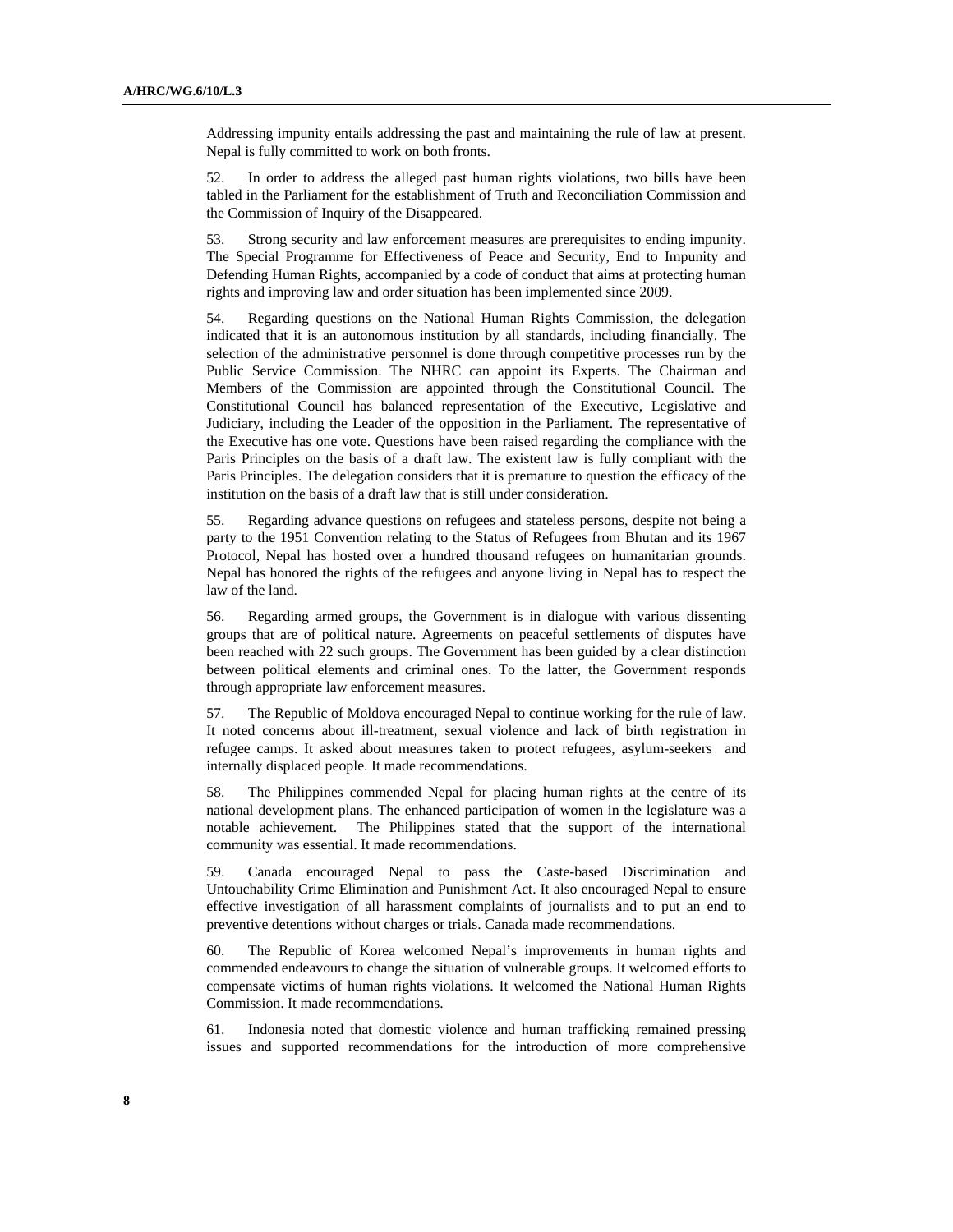legislation and more stringent enforcement of existing laws in these areas. It hoped that Nepal's cooperation with international human rights mechanisms and bodies will intensify and flourish. Indonesia made a recommendation.

62. Azerbaijan commended Nepal for the establishment of peace and the steps taken to promote women's rights. It recognized the difficulties experienced by Nepal from the long armed conflict. Azerbaijan asked about progress on the preparation of a national policy for children and made recommendations.

63. Lao People's Democratic Republic welcomed Nepal's achievements to attain political stability and economic development and the priority given to human rights. It highlighted the need for continued support from the international community It made recommendations.

64. France expressed concern regarding infringements to freedom of expression, association and information in Nepal, particularly against journalists and human rights defenders. France noted with satisfaction the establishment of a National Human Rights Commission. France made recommendations.

65. Malaysia welcomed Nepal's Three Year Interim Plan focussing on poverty alleviation and human rights. Malaysia was of the view that more could be done to improve and safeguard human rights, particularly of indigenous peoples, ethnic minorities and other marginalized and vulnerable sections of society. It made recommendations.

66. The United Kingdom of Great Britain and Northern Ireland applauded the Supreme Court's role in protecting human rights. It expressed concern over impunity. It asked about legislation on enforced disappearances; the establishment of the Truth and Reconciliation Commission and the Disappearances' Commission; and bringing to justice perpetrators of human rights violations. It made recommendations.

67. Germany asked about Nepal's plans to improve the legislative framework and combat discriminatory practices; the enactment of the comprehensive law on violence against women; and the criminalization of torture and improving and enforcing the rule of law. It made recommendations.

68. Slovakia commended Nepal for its: ratification of international human rights instruments, cooperation with OHCHR; and "A"-status National Human Rights Commission. Slovakia highlighted the long-standing discrimination and social exclusion associated with gender, caste, class, ethnicity, disability and geography. Slovakia made recommendations.

69. Saudi Arabia referred to achievements in legislation and institution building.. It noted that since 2005 Nepal has been hosting the regional office of OHCHR and was working closely with Special Procedures. It noted the adoption of a plan to promote a culture of human rights. It made recommendations.

70. The United States of America referred to the continuation of commitments to protect vulnerable populations, including refraining from forcibly returning asylum seekers, and ending violence against women. It expressed continued concern about the judicial system, accountability for human rights violations, tolerance of intimidation and labour exploitation. It made recommendations.

71. Poland welcomed the establishment of the various bodies engaged in the defense of human rights but pointed out the challenges faced in practice. Poland asked about the steps taken to further improve the situation of women, children, Dalits, ethnic and linguistic communities. Poland made recommendations.

72. The Maldives commended Nepal for the steps taken for improving the lives of Nepalese people. It highlighted the fundamental freedoms in the interim Constitution. It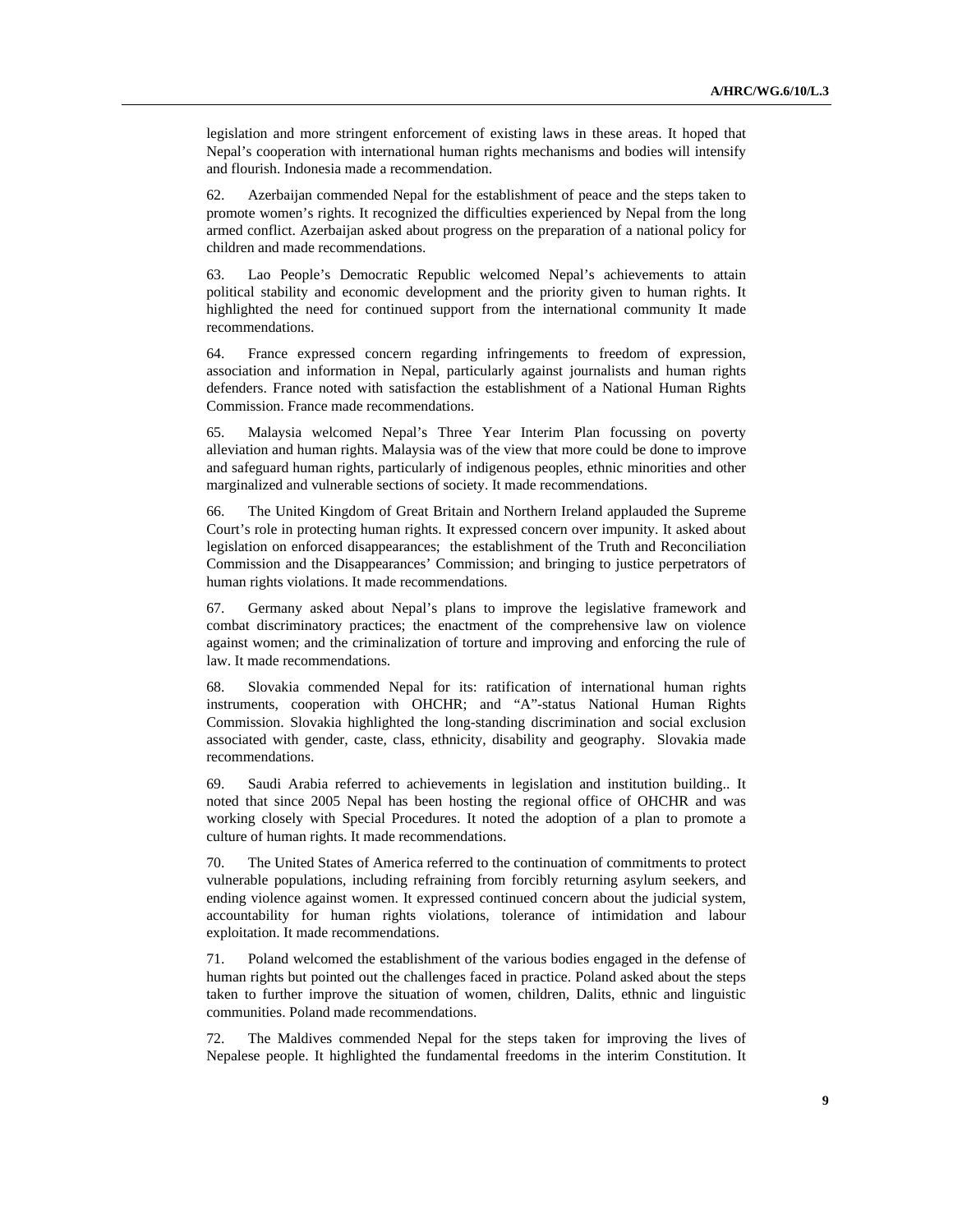highlighted the resource and capacity constraints of least developed countries and noted Nepal's international partners should remain engaged. It made recommendations.

73. Pakistan noted the role played by an independent judiciary and an "A" status National Human Rights Commission. Pakistan welcomed the priority accorded to poverty eradication and the process of abolishing discriminatory laws and practices. Pakistan noted the constraints and challenges facing Nepal and made recommendations.

74. Italy welcomed the abolition of death penalty and establishment of its National Plan of Action on Women Peace and Security. Italy expressed concerns regarding arbitrary executions committed during the conflict and obstacles to freedom of religion, mainly due to the caste system. Italy made recommendations.

75. Sri Lanka congratulated Nepal on its Interim Constitution. It noted progress achieved, including in poverty alleviation. Sri Lanka encouraged Nepal to pursue policies towards economic development and to adopt and implement, in the near future, the bill for compulsory basic education. It made a recommendation.

76. Chile noted Nepal's will to ensure human rights protection in spite of incidents after the adoption of post-conflict reforms. It noted Nepal is working on the creation of the Truth and Reconciliation Commission and investigation into disappearances, and a new Constitution. It made recommendations.

77. New Zealand raised the issue of impunity and expressed concerns regarding the small number of women in Nepal's judiciary. It recognized the reduction of incidents of torture but noted these continue to take place. New Zealand welcomed Nepal's ratification of the Convention on the rights of Persons with Disabilities and its Optional Protocol. New Zealand made recommendations.

78. The Netherlands highlighted the ratification of a number of human rights treaties. It was concerned about impunity and the lack of progress in setting up a Truth and Reconciliation Commission and the Commission of Inquiry on Disappearances as well as the situation of refugees and trafficking. It made recommendations.

79. Yemen noted Nepal's achievements and asked whether any new challenges had emerged from its recent efforts to promote and protect human rights, and whether there was a need for further international cooperation with relevant human rights bodies and mechanisms. Yemen made a recommendation.

80. Denmark insisted on the importance of putting an end to impunity and bringing to account those on both sides of the conflict who perpetrated human rights abuses. It welcomed Nepal's ratification of CAT but noted widespread use of torture, especially in police custody. Denmark made recommendations.

81. Norway welcomed the steps taken towards a more inclusive Nepalese society, expressed its full commitment to further support Nepal's education sector, and indicated that the adoption of the new constitution within the planned timeframe would be a significant step. It made recommendations.

82. Cuba noted Nepal was affected by an unjust international economic order and crises. It noted there was a human rights component in Nepal's policies and development plans. It highlighted actions to reduce poverty and priority given to the rights of women, children, people with disabilities and aged persons. It made recommendations.

83. Sweden noted the instances of police brutality and torture and the arrests without formal procedures and detentions- often under poor conditions- without charges. It noted that discrimination based on gender, caste, class, ethnicity, disability and geography continued to pose grave obstacles to the enjoyment of human rights. Sweden made recommendations.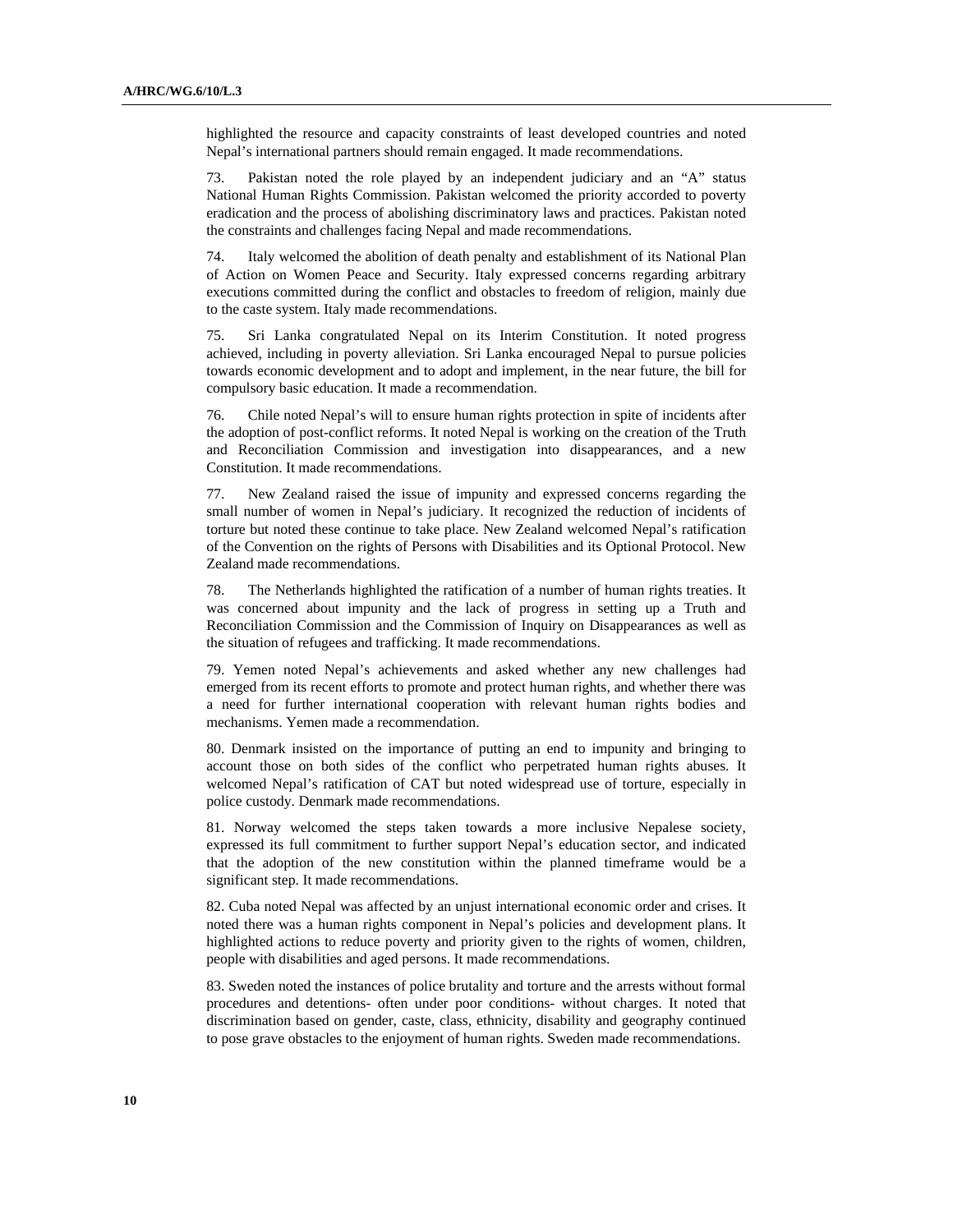84. Viet Nam appreciated Nepal's approach to the promotion and protection of human rights, as an assurance for peace, security and national reconciliation. Viet Nam commended Nepal on its significant achievements for poverty alleviation, free primary health care services and basic education. It made recommendations.

85. Australia urged all parties to implement Peace Agreement commitments. It urged the establishment of a Commission of Inquiry on Disappearances and a Truth and Reconciliation Commission; and investigation of allegations of human rights violations. It welcomed Nepal's commitment to end gender-based violence. It made recommendations.

86. Argentina welcomed the measures taken by the Government of Nepal to ensure the social inclusion of its people. Argentina made recommendations

87. The Plurinational State of Bolivia noted the inclusion of women, dalits and indigenous peoples in the Legislative Assembly. It highlighted the strategy to fight poverty based on structural reform. It welcomed the establishment of the National Commissions for Human Rights, Women and Dalits. It made recommendations.

88. The Holy See recognized the difficulties emanating from the decade-long armed conflict and welcomed Nepal's process of democratization.. It encouraged Nepal to fully incorporate into the new Constitution and new laws the international treaties it ratified. The Holy See made recommendations.

89. Responding to additional questions and comments, the delegation reiterated that the Truth and Reconciliation Bill and the Disappearance Bill have been submitted to the Parliament. It clearly stated that these bills do not provide amnesty in serious violations of human rights and indicated that the government remains committed to have them cleared as expeditiously as possible.

90. The security agencies, including the Nepal Army, are fully committed to respect and support the protection of human rights and international humanitarian law. The isolated and unintended incidents of human rights and humanitarian law violations, if any, are not policy driven. The institution strictly observes a zero-tolerance policy against all kinds of human rights violations. The Nepal Army is a disciplined and professional institution. It is supportive of democratic transformation.

91. Since 2005, Nepal has put in place a vetting mechanism. Rigorous vetting process is under implementation in both army and police forces while nominating their personnel for UN peace keeping operations.

92. On the issue of Tibetan refugees, Nepal stated that it does not allow its territory to be used against neighbours or any country. Anyone found in violation of the immigration laws or other laws is dealt with according to the law of the land. There are no forceful deportations.

93. Nepal referred to two major remaining tasks of the peace process. On 22 January 2011, the command and control of the Maoist combatants has been passed to the constitutionally mandated Special Committee, which is responsible for the supervision, integration and rehabilitation of the former combatants. This is a major step towards the conclusion of the peace process. On the oversight mechanisms, the Government has adopted effective measures. Investigating bodies and institutions established by the Nepal Army and police have also contributed immensely to counter impunity. The investigations conducted by these bodies are complementary to those of national human rights institutions, including the NHRC and the Women commission. Importantly, the judicial oversight provision has been proved to be an effective instrument in the promotion and protection of human rights.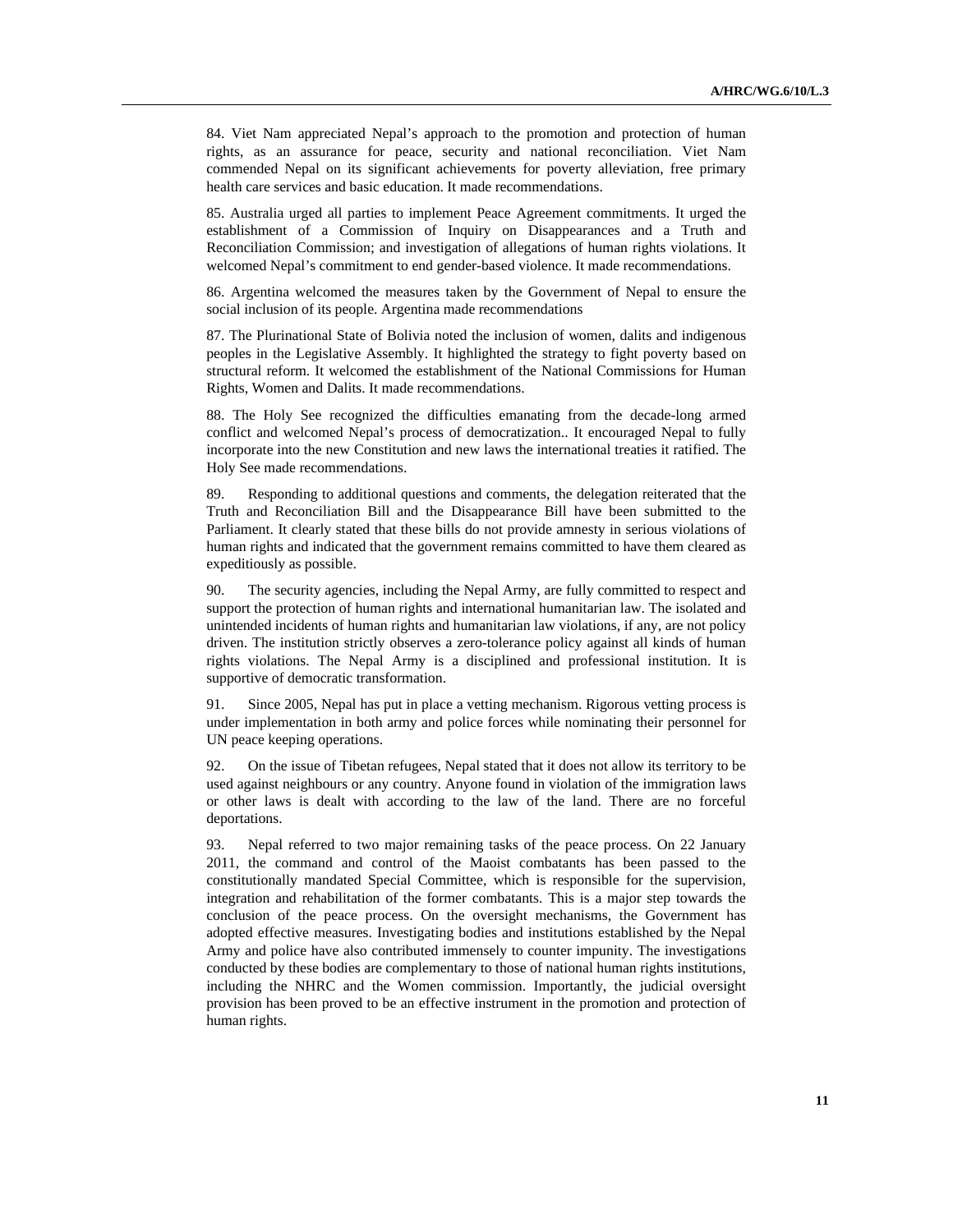94. Nepal further reported on compensations and relief packages distributed to the conflict victims and family members affected.

95. The delegation further referred to several acts and regulations that protect children and child-friendly mechanisms, including at the village and district level.

96. The Constitution has several provisions against caste based discrimination and untouchability. Nepal has a caste-based discrimination control and punishment bill and also the National Dalit Commission to be converted as a statutory body. These two bills are in the Parliament.

97. Nepal is committed to the promotion of the rights of minorities, including gender minorities. It has pursued the policy of recognizing the identity of gender minority and achieving effective implementation of relevant laws prohibiting discrimination on any ground. Any person, regardless of gender, is entitled to obtain citizenship along with the identity consistent with the equal rights policy.

98. Regarding ILO 169 Convention, Nepal noted that 218 of the 601 Members of the Constituent Assembly are indigenous people, a testimony of positive outcome of policies and programmes in these fields.

99. Equality has been ensured in health programmes and services. However, progress has been uneven. Disparities have decreased in some areas, but the geography of Nepal presents serious challenges to deliver health services to all.

100. In answering to other questions, the delegation noted that the Government will soon finalize the draft bills on civil and penal codes, sentencing act and civil and criminal procedure codes, which contain provisions which are directly related to the implementation of various human rights treaties.

101. Nepal does not tolerate any form of torture. There is no systematic torture in Nepal. There are sufficient constitutional and legal safeguards for the prevention of torture and a special bill designed to incorporate provisions of CAT is also under active consideration.

102. Nepal believes that the timely and effective implementation of recommendations by the national human rights institutions is an effective mechanism to ensure protection of human rights and is working towards establishing a follow-up mechanism.

103. In concluding, Nepal thanked the delegations for constructive support for the ongoing democratic transformation and the peace process.

104. Nepal indicated that it expects enhanced level of support for its efforts in the process of post conflict reconstruction and rehabilitation to firmly institutionalize peace building efforts, create a network of national democratic institutions, and expedite the socioeconomic transformation within the democratic framework to create an environment for the enjoyment of human rights by the people.

105. Nepal reiterated its commitment towards democracy and human rights. It valued the goodwill and support of friends and looked forward to working together.

### **II. Conclusions and/or recommendations**

106. **The recommendations formulated during the interactive dialogue/listed below have been examined by Nepal and enjoy its support:** 

106.1. **Give its full support to ensure the Constituent Assembly successfully fulfils its mandate of drafting a new Constitution by May 2011, giving due consideration to the views of the different groups that compose Nepalese society**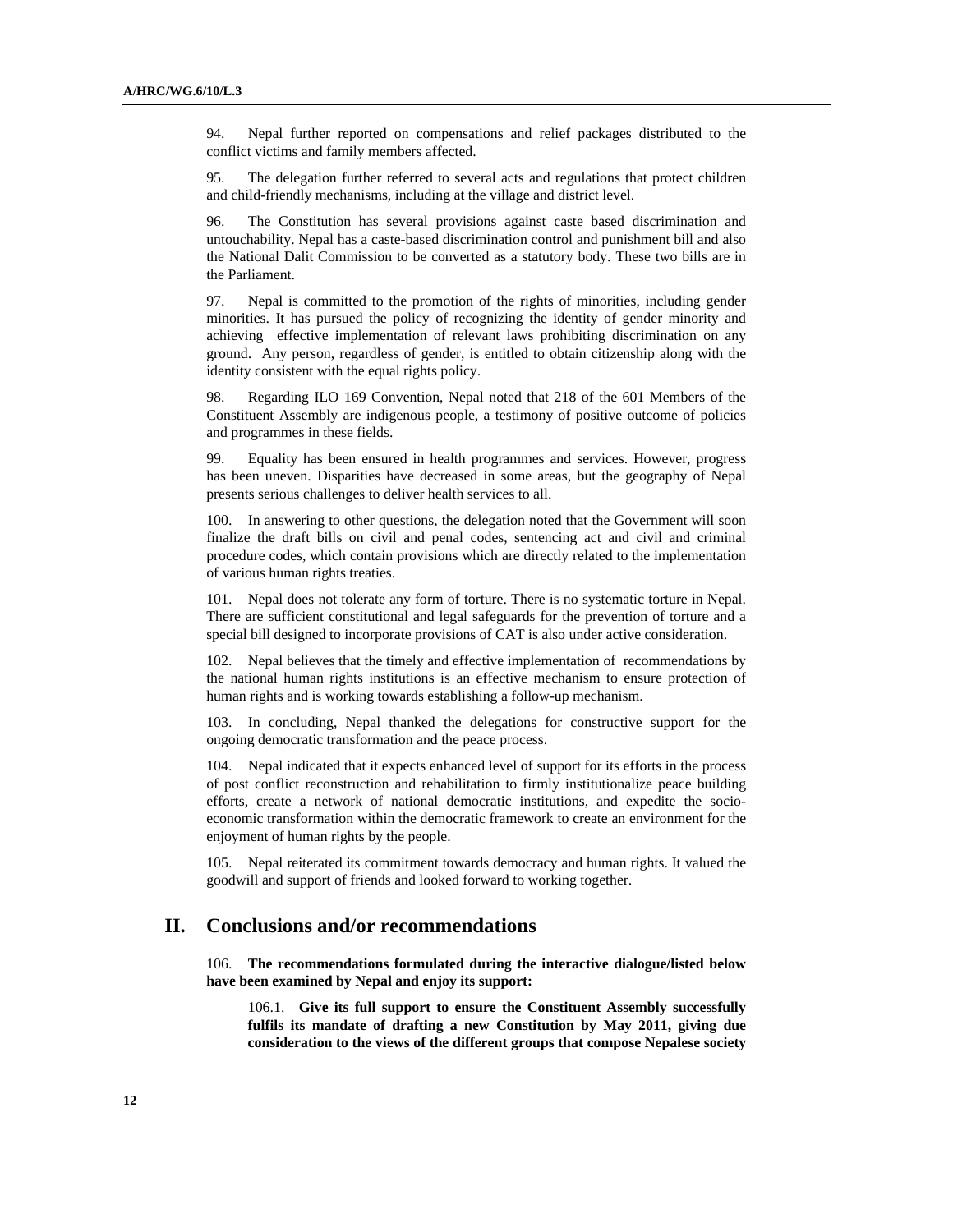**(Republic of Korea); Ensure full participation of ethnic groups and casts in the Constitution-making process, in particular in the Constituent Assembly (Poland); Accelerate steps towards framing a new Constitution (Egypt); Frame a new Constitution and undertake a democratic, inclusive and progressive State restructuring (China);Complete the new Constitution on time and take into account that peaceful coexistence requires that the right to freedom of religion for all citizens be clearly included and formulated according to international standards (Holy See); Ensure that the new Constitution fully guarantees the right to freedom of religion or belief and the right to equality and nondiscrimination in line with international standards (Italy);** 

106.2. **Ensure that the new Constitution being formulated and its national legislation is in line with international human rights instruments acceded to by Nepal (France); Continue the process of bringing its national legislation in line with international standards (Azerbaijan); Review its legal framework to provide for a better protection and promotion of women's rights (Slovakia);** 

106.3. **In the framework of the reform of the penal code and the penal procedure code, conform to the totality of the provisions of the Convention against Torture (Switzerland);Criminalize torture (Denmark); Enact specific legislation in domestic law to criminalize the offence of torture which is fully compliant with the requirements of the UN Convention against Torture (United Kingdom); Criminalize torture and enforced disappearances in line with international standards (Slovenia);** 

106.4. **Introduce comprehensive legislation and more stringent enforcement of existing laws in the areas of domestic violence towards women and human trafficking (Indonesia);** 

106.5. **Enact legislation to ensure members of the lesbian, gay bisexual, transgender and intersex (LGBTI) community citizenship rights, consistent with the equal rights enumerated in the Nepali Supreme Court's 2008 decision (United States of America);** 

106.6. **Consolidate the national human rights infrastructure (Egypt);** 

106.7. **Strengthen the National Human Rights Commission (NHRC) to enable it to maintain its A-status accreditation (India);** 

106.8. **Continue promoting the work of the National Commissions for Women and for Dalit, through the reinforcement of resources that allows them to work in an efficient manner (Bolivia);** 

106.9. **Strengthen the resources allocated to the implementation of the adopted National Action Plan for children for the period 2005-2015 (Algeria); Allocate sufficient resources for the effective implementation of the National Plan of Action for Children (Slovakia);** 

106.10. **Continue to seek capacity building and technical assistance in order to pursue its plans for development and promotion of human rights (Philippines); Implement effectively the Human Rights Action Plan and other national action plans, including on the elimination of discrimination against women and on the rights of persons with disabilities (China); Fully implement its National Plan of Action for human rights and its plans of actions to implement various human rights conventions and treaties (Russian Federation);**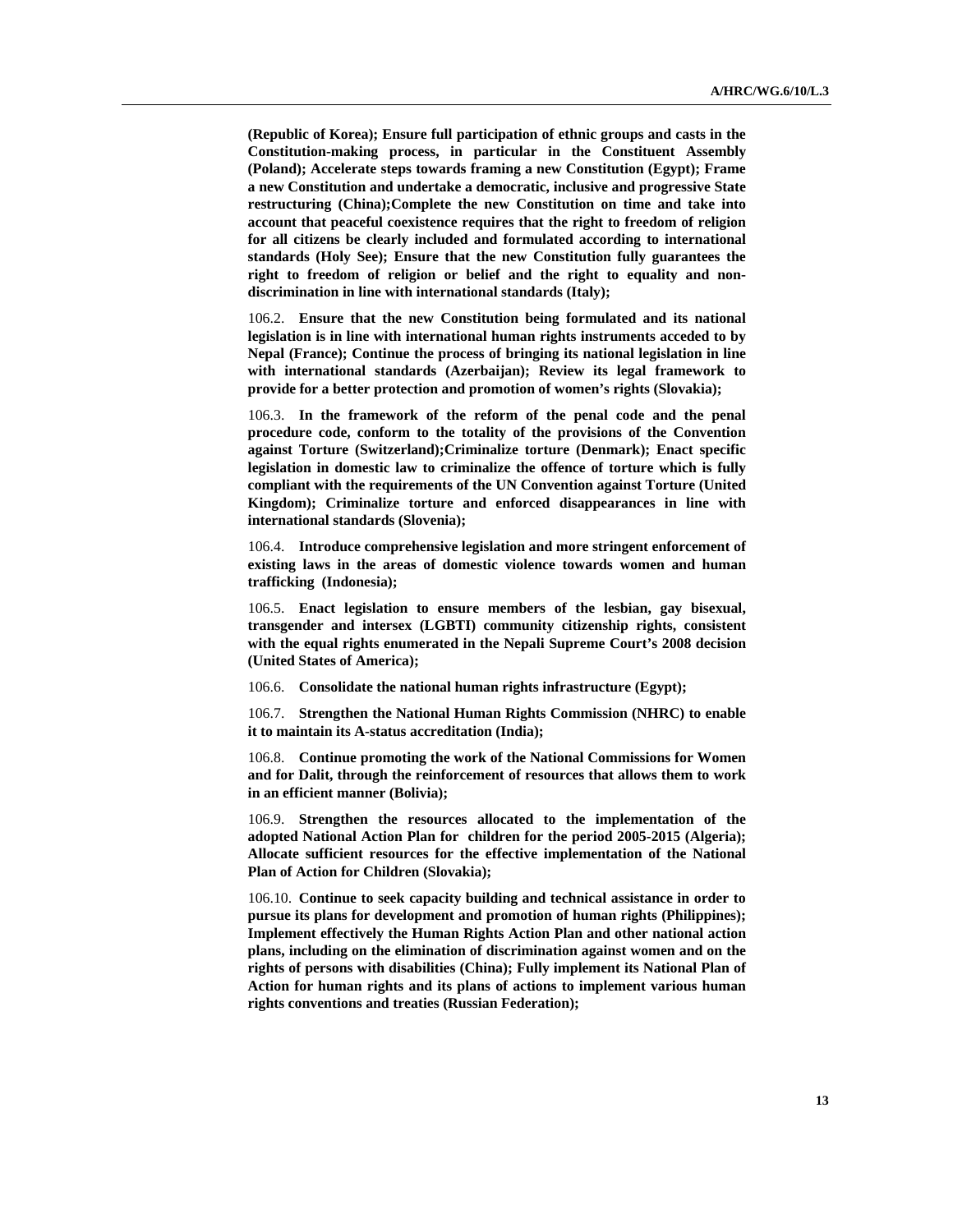106.11. **Continue with its efforts to further accelerate its holistic and multifaceted approach to promote and protect human rights and freedoms (Sri Lanka);** 

106.12. **Continue its work on strengthening human rights in all areas in terms of programmes and policies and ensure human rights education's inclusion in school programmes throughout the country (Saudi Arabia);** 

106.13. **Design and implement programmes to ensure the respect for and protection of the rights of women and children, in particular the rehabilitation of women, children and families affected by conflict (Egypt);** 

106.14. **Further enhance measures aimed at protecting the human rights of children, women and other vulnerable groups (Philippines);** 

106.15. **Share experiences and good practices with other countries in areas of development and protection of human rights (Lao People's Democratic Republic);** 

106.16. **Consolidate all positive realizations achieved during the period of political transformation, especially in the human rights field (Vietnam);** 

106.17. **Raise, through education, the level of awareness and knowledge about human rights of the population, with a focus on the most vulnerable social groups, to ensure their full enjoyment of all human rights, in particular economic and social rights (Vietnam);** 

106.18. **Give priority to a successful conclusion of the peace process with every effort made to centre it on human rights as a sure foundation for the future of the country (Holy See);See to enhance international cooperation to address the lack of human capacity and financial resources in the peace process and postconflict reconstruction (Vietnam); Seek support of the international community in Nepal's efforts to firmly institutionalize peace building efforts (Pakistan);Continue its national reconciliation efforts (Singapore);Continue efforts in ending the political instability in the country (Bhutan); Continue to strengthen the democratic experience that it has embarked upon (Yemen);** 

106.19. **Make further efforts to implement the recommendations from various treaty bodies (Japan);** 

106.20. **Continue to cooperate with the UN and other international organizations to strengthen human rights in Nepal (Lao People's Democratic Republic);** 

106.21. **Make further efforts to overcome the difficult issue of discrimination on the grounds of religion, gender, race or otherwise (Japan); Continue its efforts to end discrimination on the grounds of religion, race or gender in law and practice (Pakistan); Continue its efforts to overcome discrimination and social exclusion on the basis of gender, caste, class, ethnic group, disability or geographic situation, in order to ensure the respect of civil, political, economic, social and cultural rights (Argentina);** 

106.22. **Continue its efforts to ensure gender equality (Singapore); Continue its efforts for the promotion and protection of human rights and to continue to promote the role of women in society in order to guarantee quality life for its citizens as planned on viability, development, protection and participation (Palestine);**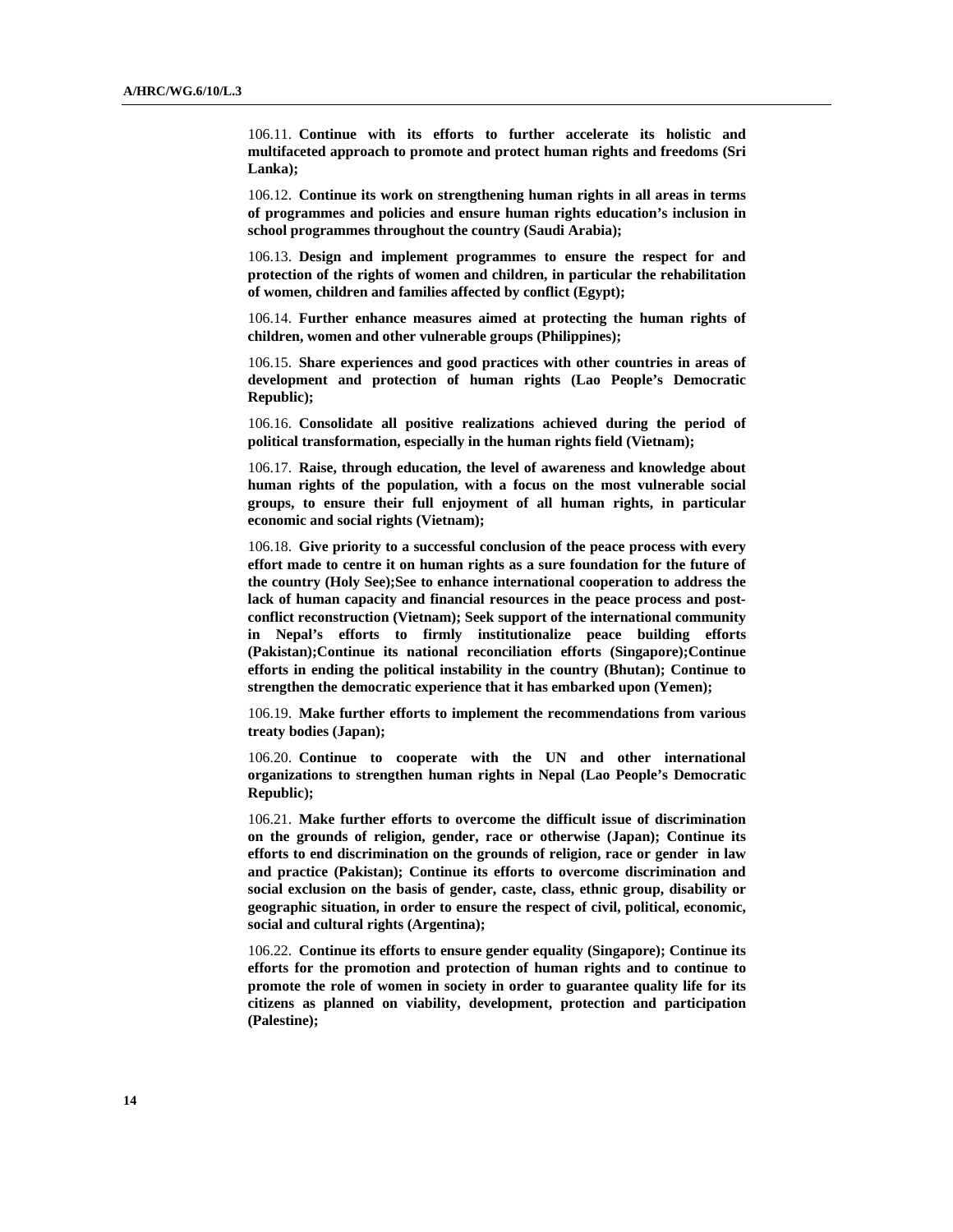106.23. **Take steps to ensure non-discrimination based on sexual orientation and gender identity including in the proposed civil and criminal laws (New Zealand); Implement fully the Supreme Court decision regarding sexual and gender minorities (Norway);** 

106.24. **Eliminate all forms of discrimination and pass the bill on caste-based discrimination and untouchability (Denmark); Continue realizing the necessary efforts to eradicate all forms of discrimination, through the implementation of commitments it undertook with CERD (Bolivia);While appreciating the fact that the Government's priorities include combating caste-based discrimination, ensure that the policy is fully implemented also by the local authorities in rural and remote areas (Czech Republic);** 

106.25. **Promptly implement all recommendations put forward by the National Human Rights Commission regarding prosecutions and/or departmental actions against alleged human rights violators (Canada);** 

106.26. **Take concrete steps to ensure the security of human rights defenders, including journalists (Czech Republic);** 

106.27. **Ensure that all Maoist army personnel disqualified as minors have unhindered access to the rehabilitation packages and ensure that children are not exposed to or forced to participate in violent activities by political parties (Austria);** 

106.28. **Adopt effective measures to guarantee the protection of victims of gender violence, duly investigate allegations and ensure that those responsible be prosecuted and sanctioned (Spain);** 

106.29. **Continue putting forward intensive efforts in order to eliminate violence against women and boost their participation in political and administrative decision-making (Azerbaijan);** 

106.30. **Strengthen its measures to eradicate child abuse, sexual exploitation of children (Azerbaijan);** 

106.31. **Strengthen the implementation of its Human Trafficking and Transportation (Control) Act 2007 and its Regulation 2008 (Bhutan);Further strengthen law enforcement and the judicial system in the efforts to address impunity, prevent domestic violence, and to protect women and children from trafficking as well as physical and sexual exploitation (Malaysia); Combat human trafficking and forced prostitution in particular of children (Germany); Fight trafficking in persons, prosecute perpetrators and provide protection and compensation to victims (Netherlands);** 

106.32. **Strengthen implementation of its Child Labour (Protection and Regulation ) Act 1999 (Bhutan);** 

106.33. **Establish accountability for conflict-era human rights abuses through the formation of the Truth and Reconciliation Commission and Disappearance Commission, as agreed to in the Comprehensive Peace Agreement (United States of America);** 

106.34. **Establish the Truth and Reconciliation Commission and the Commission of Inquiry on Disappearances as stipulated in the 2006 Comprehensive Peace Agreement (Australia); Ensure that the Truth and Reconciliation Commission, as well as to the Commission on Disappearances be operational within the briefest delay and that there be no amnesty for grave violations of human rights (Switzerland); Accelerate the process of establishing**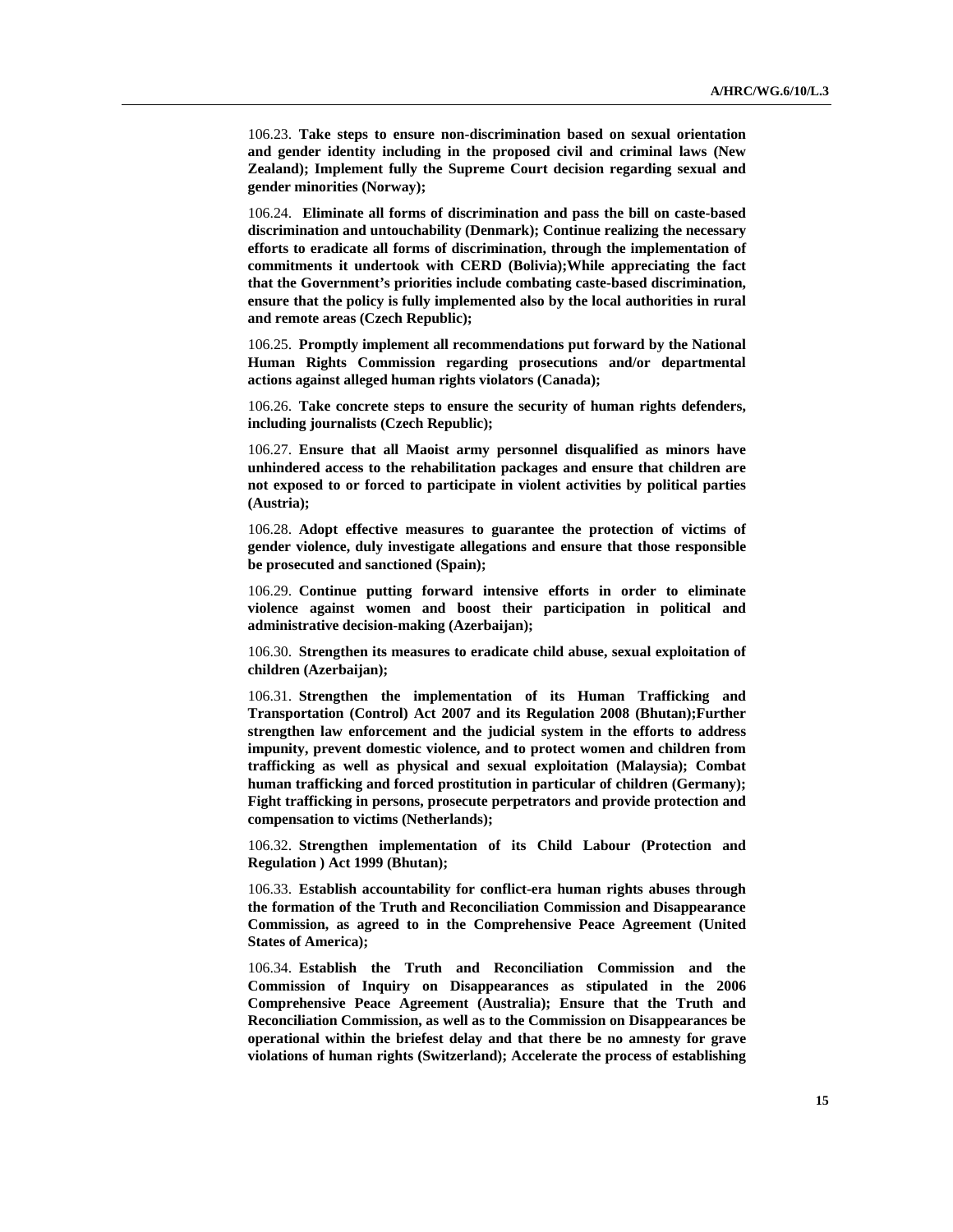**a Truth and Reconciliation Commission (Republic of Korea); Establish an independent Truth and Reconciliation Commission and take immediate action to account for the missing and ensure reparations to victims, including family members of the disappeared (Sweden); Take necessary steps to set up the Truth and Reconciliation Commission and the Commission on the Inquiry on Disappearances since the failure to act on human rights abuses undermines respect for the rule of law (Czech Republic); Establish without further delay the Truth and Reconciliation Commission and Disappearances Commission and ensure their independence from political interference (Denmark);Set up a Truth and Reconciliation Commission and a Commission of Inquiry on Disappearances which are fully in accordance with international standards (Netherlands);** 

106.35. **Ensure that the perpetrators of human rights violations, both past and present, are brought to justice in proceedings which meet international standards of fairness (Sweden);** 

106.36. **Continue its efforts in order to clarify the crimes perpetrated during the armed conflict, in particular regarding enforced disappearances and extrajudicial killings and prosecute those responsible (Argentina);** 

106.37. **Seek to remove the obstacles faced by victims trying to access justice (Republic of Korea);** 

106.38. **Ensure that all decisions from the judiciary, regarding those presumed responsible for serious human rights violations during and after the conflict, are fully respected by all concerned institutional actors, particularly by the army and the police forces (France); Tackle impunity by investigating and prosecuting human rights violations and abuses committed by state and nonstate actors during and since the conflict, implementing court orders including on the Nepal Army, and ending political interference (United Kingdom);** 

106.39. **Implement measures to encourage women to undertake legal training and facilitate their entry into the judiciary (New Zealand);** 

106.40. **Protect its citizens from labour exploitation at home and abroad by providing improved regulation and oversight of workplace practices (United States of America);** 

106.41. **Intensify efforts in providing basic services to vulnerable or marginalized groups or communities particularly providing quality health and education services and creating more employment opportunities (Myanmar);** 

106.42. **Call on the international community to encourage the present stage of development in Nepal and provide the necessary assistance to strengthen Nepal's domestic capacity to address the challenges (Myanmar);** 

106.43. **Step up its efforts to reduce poverty, particularly rural poverty (Algeria); Reinforce its efforts in the area of the fight against poverty with a view to attaining the Millennium Development Goals and to request the necessary financial and technical assistance in this regard (Morocco);Continue implementing the necessary economic measures to eradicate poverty, allowing all the Nepalese population a life with dignity (Bolivia);** 

106.44. **Continue its efforts to achieve equitable socio-economic development, address poverty alleviation through its overarching objective according to its current policies and Action Plans with the support by the international community in order to meet the targets of MDGs (Cambodia);**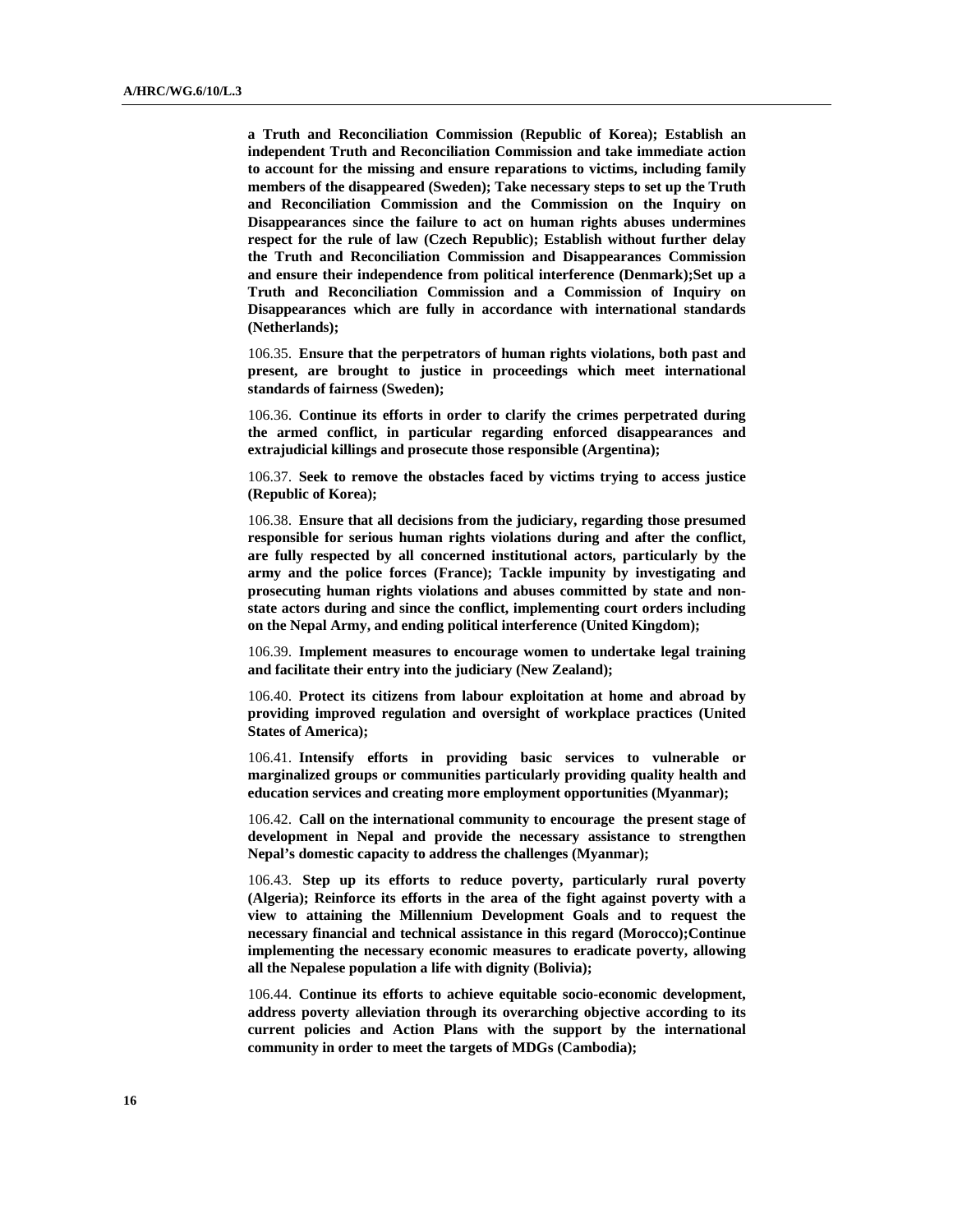106.45. **Continue pursuing socio-economic and political transformation process that will also imply the framing of a new constitution (Azerbaijan); Continue applying the strategies and plans for socio-economic development of the country (Cuba); Speed up its efforts to reduce poverty and unemployment in the country and seek broader international cooperation to deal with the threats posed by climate change (Azerbaijan); Continue its efforts to combat poverty and ensure sustainable development (Russian Federation);** 

106.46. **Step up efforts to achieve the effective realization of economic, social and cultural rights for the marginalized and vulnerable groups by ensuring that they are provided with adequate access to food, health, education and fair employment (Malaysia); Redouble efforts to promote and protect the rights of vulnerable groups such as children, women, people with disabilities and aged persons (Cuba);** 

106.47. **Continue its efforts, through the UNFCCC and other fora, to remind the international community, especially developed countries and other major emitting States, of their obligations to protect and promote human rights in Nepal by reducing greenhouse gas emissions to safe-levels (Maldives);** 

106.48. **Continue taking appropriate measures to narrow down the gap between the rich and the poor. The international community must also rise to the occasion and help Nepal in their efforts (Pakistan);** 

106.49. **Improve food safety of vulnerable groups , particularly indigenous people, former bonded labourers, Dalits, Muslims, persons with disabilities and those who are infected with HIV/AIDs (Hungary);** 

106.50. **Expand its School Feeding Programmes and use locally-sourced food (Brazil);** 

106.51. **Continue pursuing and enhancing housing programmes, which appear to have yielded good results (Singapore);** 

106.52. **Continue efforts to ensure that primary education becomes free and compulsory for all children (Norway);Continue applying programmes and measures for the enjoyment of the right to education and the right to health (Cuba);** 

106.53. **Ensure that all girls, Dalit children and children belonging to ethnic minorities have equal access to quality education (Finland);** 

106.54. **Reach out to parents and parents' groups to promote equal access to education and participation in local institutions for their children, and to encourage parents to appreciate the value of education and benefits of participation (Finland);** 

106.55. **Put in place a follow-up mechanism with a view to ensuring the return, registering, readaptation and reinsertion of internally displaced peoples, in all security and dignity (Moldova);Establish a monitoring system to ensure the return, rehabilitation and reintegration of internally displaced persons (Austria);** 

106.56. **Undertake a participatory process in the implementation of the UPR recommendations (Norway).** 

107. **The following recommendations enjoy the support of Nepal which considers that they are already implemented or in the process of implementation:**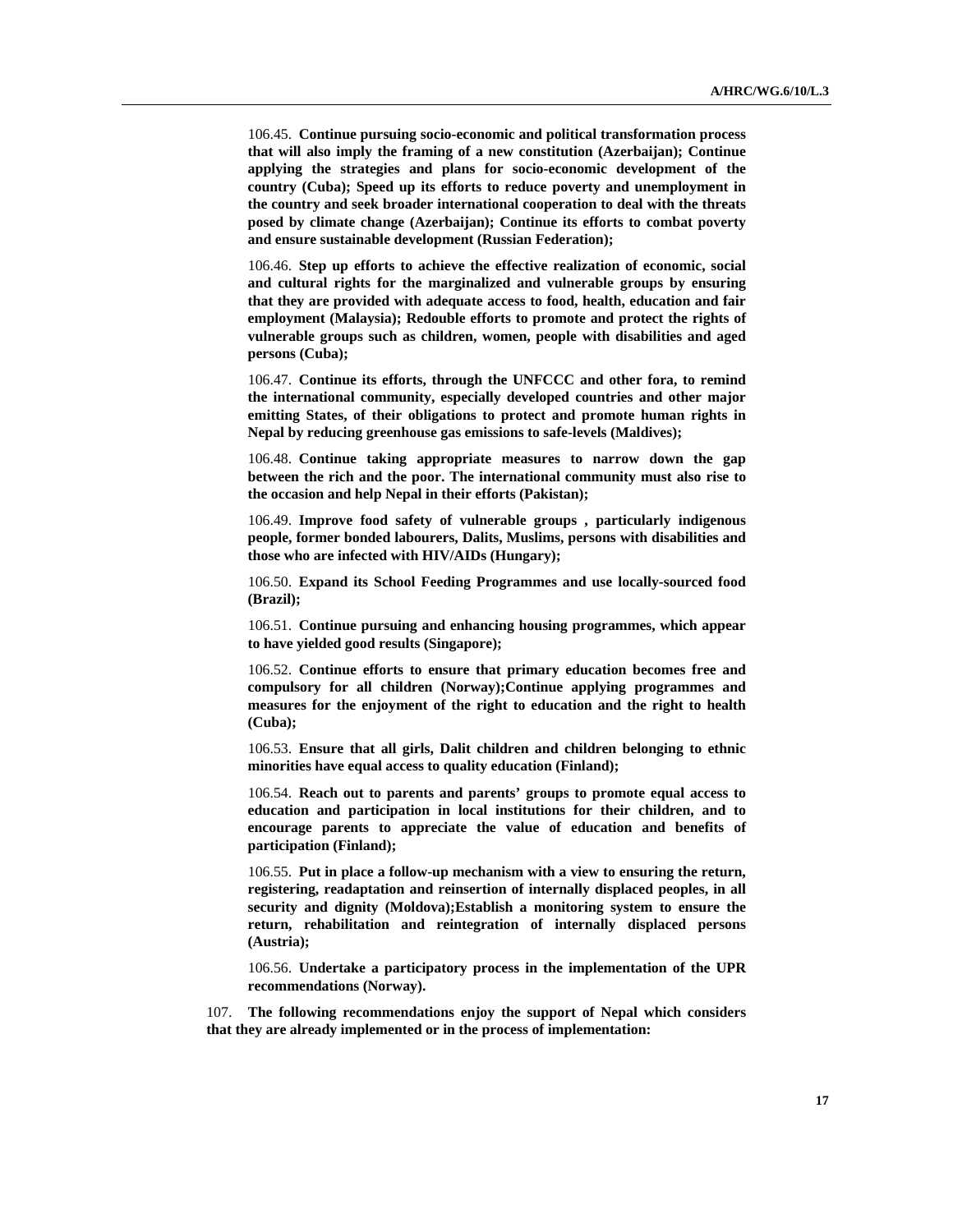107.1. **Ratify the Optional Protocol to the CRC on the involvement of children in armed conflict (Austria);** 

107.2. **Undertake legal and administrative efforts to end torture and related impunity (Germany);** 

107.3. **Review legislation, and amend it where necessary, to remove provisions which allow government and military personnel to act with impunity (New Zealand);** 

107.4. **Do all the necessary to accelerate the drawing up of the various legal texts to reaffirm and reinforce the equality between all ethnic, cultural and linguistic components of Nepali society (Algeria);** 

107.5. **Restore the independence and mandate of the NHRC in line with the Paris Principles (Canada);Ensure that the NHRC functions in line with the Paris Principles (France);Provide the NHRC with adequate funding and autonomy to ensure that the Commission can properly fulfil its mandate (Republic of Korea);Take all necessary measures for the capacity building of the NHRC, the respect of its independence and autonomy as well as the implementation of its recommendations (France);Strengthen the role of the NHRC as an independent institution and follow-up on its recommendations (Norway);** 

107.6. **Provide the National Dalit Commission and the National Women's Commission with sufficient resources to effectively realize their mandate (Slovenia);** 

107.7. **Design programmes for the implementation of its human rights action plan (Egypt);** 

107.8. **Develop a National Action Plan on ending violence against women and children (Australia);** 

107.9. **Cooperate closely with the United Nations in particular with the local Office of the High Commissioner for Human Rights (France);** 

107.10. **Take prompt and effective measures to safeguard the equal enjoyment of human rights by all, and to combat discrimination in all its forms (Sweden);** 

107.11. **Take the necessary legal and policy measures to end discrimination, including of women, children and dalits (Netherlands);** 

107.12. **Criminalize discrimination based on caste, gender, religion, ethnicity, political belief or disabilities (Germany);** 

107.13. **Initiate legislative measures to effectively address and eradicate longstanding discrimination, including "untouchability" (Austria);** 

107.14. **Conduct thorough and impartial investigation into allegations that the police or any person of the justice system has taken part in discriminatory actions (Sweden);** 

107.15. **Take necessary measures for the prevention of such deeds as reported warrantless arrests, torture, extra-judicial killings and other misconduct and ensure swift and fair investigations on alleged misconduct by law enforcement authorities (Japan); Investigate all cases of ill treatment and abuse, such as enforced disappearances, cases of torture, arrests without warrants and extrajudicial killings by the police as well as the national army and ensure the delivery of justice regarding these serious human rights violations (Hungary);**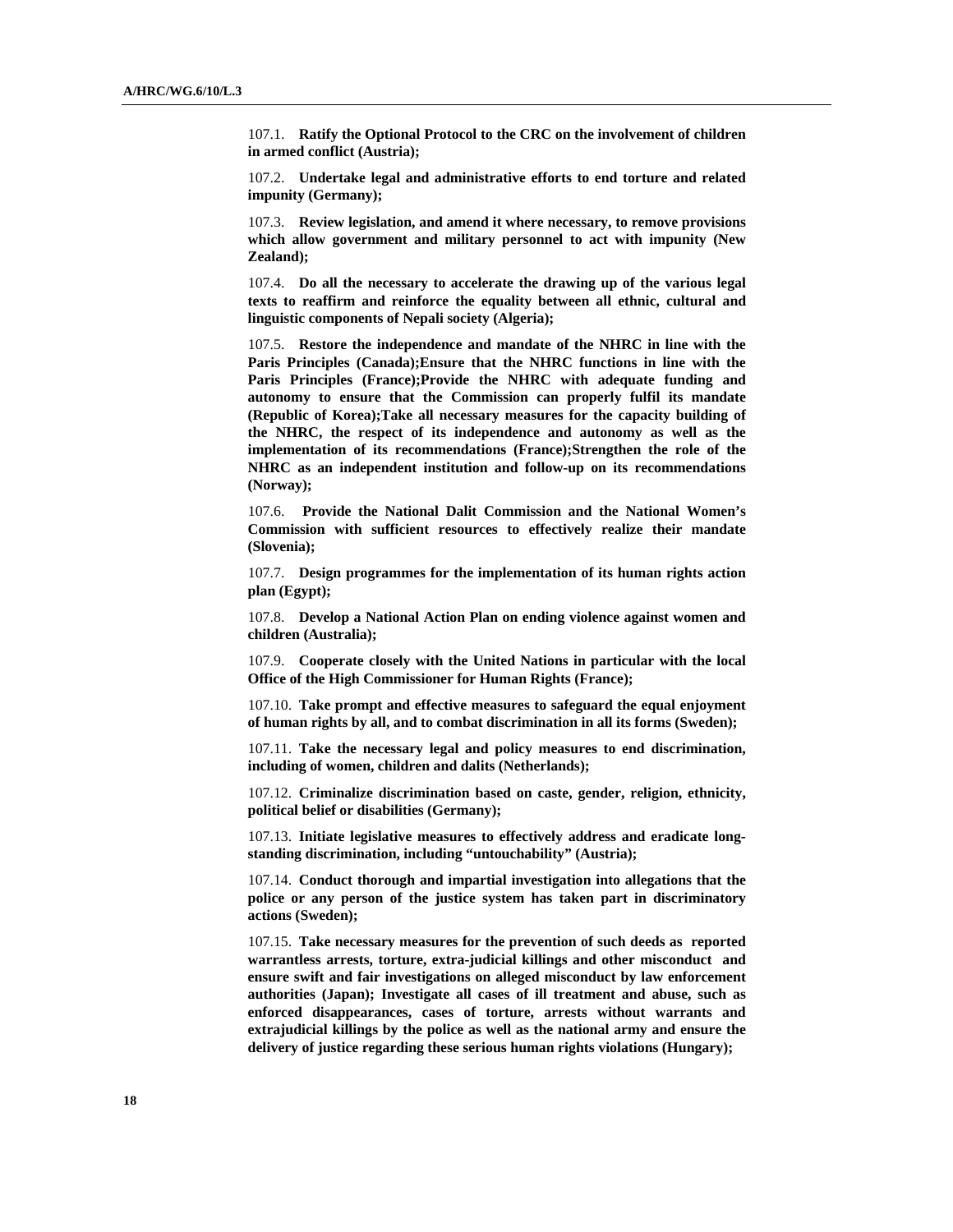107.16. **Take effective measures to prevent possible acts of mistreatment (Turkey);** 

107.17. **Conduct thorough and impartial investigation into allegations of torture and physical abuse, and to bring to justice anyone suspected of having participated in arbitrary arrests or having committed excessive use of force, torture and other human rights violations (Sweden);Take effective measures to prevent acts of torture and ensure that allegations of torture are promptly and impartially investigated and prosecuted (Austria);** 

107.18. **Ensure that any form of violence against children and child recruitment becomes punishable under domestic law (Hungary); Intensify efforts for the effective and rapid social and educational reintegration of child soldiers who remain in military camps (Spain);** 

107.19. **Establish State structures for the supervision, prevention, rescue and rehabilitation in the cases of child labour and mendacity and ensure that those responsible be prosecuted and sanctioned (Spain);** 

107.20. **Abolish all forms of child labor, including bonded labor and take measures to ensure that no person under 18 years of age is allowed to perform hazardous work, in accordance with the ILO Convention No. 138 (Poland);** 

107.21. **Create mechanisms to end the case backlog at all levels of the judicial system (United States of America);** 

107.22. **Ensure that the cases of violence against women and girls are duly investigated (Thailand);** 

107.23. **Take measures to guarantee effective access to justice and protection for women victims of gender based violence (Brazil);** 

107.24. **Create a system of accountability to investigate and prosecute human rights violators in Nepal's military and law enforcement agencies (United States of America);** 

107.25. **Ensure that the laws relating to the Truth and Reconciliation Commission, as well as to the Commission on Disappearances are in line with international standards (Switzerland);** 

107.26. **Develop the necessary tools to ensure education and human rights training, notably for law enforcement officials (Morocco);Provide mandatory human rights training for its police force (New Zealand);** 

107.27. **Ensure that the right to freedom of assembly is guaranteed and remove all restrictions to peaceful protests (Canada);** 

107.28. **Take more effective measures to increase the involvement of the indigenous peoples, minorities and vulnerable groups in the civil service, law enforcement agencies and local authorities (Malaysia).** 

108. **The following recommendations will be examined by Nepal, which will provide responses in due time, but no later than the 17th session of the Human Rights Council in June 2011:** 

108.1. **Ratify the Rome Statute (Germany);** 

108.2. **Enact a Juvenile Justice Law compliant with international standards, to consolidate the legal framework surrounding the protection of the rights of children and to ensure the proper functioning of a juvenile justice system in the country (Maldives);**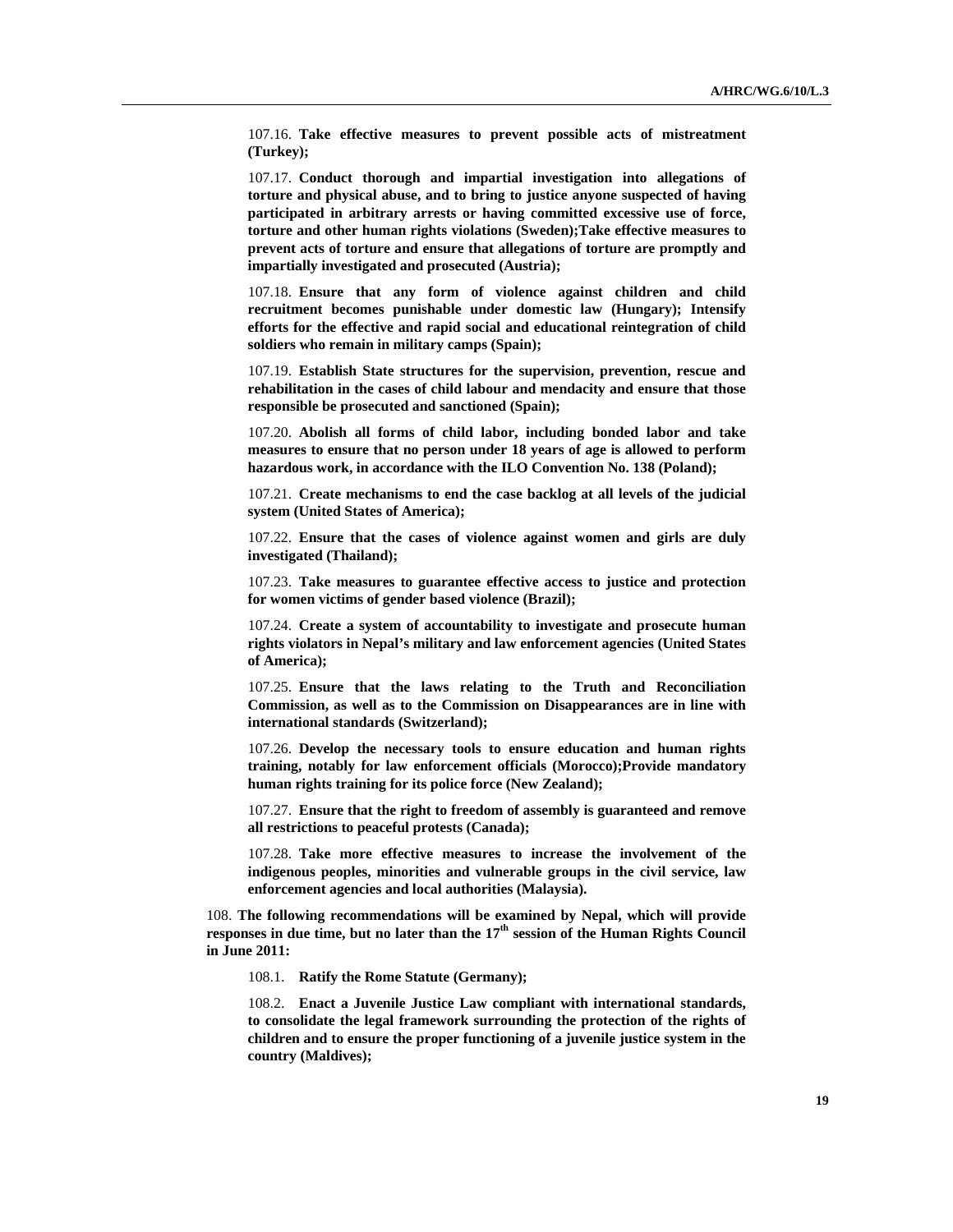108.3. **Prepare a specific plan to ensure that the Nepal Lands Act will in practice effectively promote equality (Finland);** 

108.4. **Expedite the endorsement of long awaited child policy legislation, including the Child Rights Act, Education Regulation, Child Protection Policy, and minimum standards for child care homes, and take the necessary steps to ensure their full implementation (Canada);** 

108.5. **Work with OHCHR to develop a Common Core document which, in conjunction with treaty-specific Lists of Issues, will help streamline treaty reporting, in order to help overcome the burden of treaty reporting (Maldives);** 

108.6. **Extend a standing invitation to all special procedures (Spain);** 

108.7. **Extend a standing invitation to UN special procedures (Chile);** 

108.8. **Strengthen its cooperation with human rights special procedures and consider issuing a standing invitation (Brazil);** 

108.9. **Extend a standing invitation to UN human rights special procedures so that they can visit the country and assist the government with its human rights reforms (Maldives);** 

108.10. **Take further steps to eliminate discrimination against vulnerable or marginalised groups, including on the basis of gender or caste, by enacting laws to criminalize all forms of discrimination (UK);** 

108.11. **Review and adopt relevant legislation and policies, including bills related to Caste-based discrimination, the Women's Commission, the Dalit Commission, the rights of Indigenous Peoples and the Rights of the Child, to ensure full compliance with international human rights standards (Norway);** 

108.12. **That the cases of caste-based discriminations are reported, investigated, perpetrators prosecuted and victims of such violence are compensated (Czech Republic);** 

108.13. **Implement measures to ensure that persons with disabilities are enabled to participate in job training, vocational training, literacy and numeracy programmes and set concrete targets measurable within one year to this effect, in consultation with persons with disabilities and their representative organisations (New Zealand);** 

108.14. **Ensure, without any discrimination, the rights of people with disabilities and others belonging to vulnerable groups, such as women and children (Chile);** 

108.15. **Introduce an independent complaints mechanism on the conduct of security forces and establish a Nepal Police Service Commission (Australia);** 

108.16. **Establish a Police Service Commission responsible for appointments, promotions and transfers (Denmark);** 

108.17. **Take the necessary measures to ensure the protection of all people from enforced disappearance and following the request of the High Commissioner for Human Rights, establish a special inquiry team, enjoying enough independence, to investigate the allegations of extrajudicial executions (Moldova);** 

108.18. **Investigate credible allegations of extra-judicial killings and introduce an independent complaint mechanism on the conduct of the security forces (Denmark);**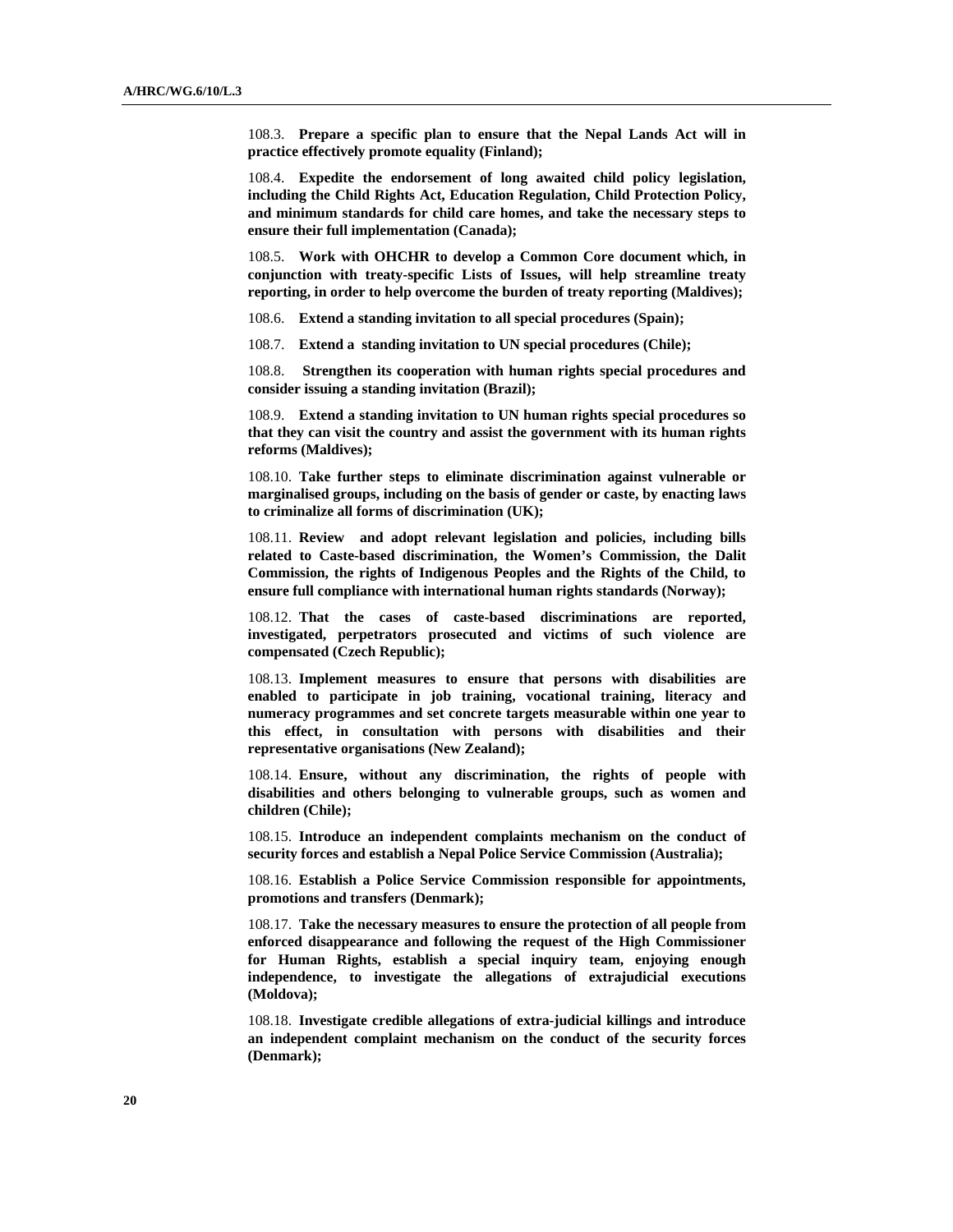108.19. **Impartially investigate all allegations of extra-judicial killings and arbitrary executions, to prosecute those responsible, and accept the requests for a visit by the Special Rapporteur on extrajudicial, summary or arbitrary execution, and the Working Group on Enforced or Involuntary Disappearances (Italy);** 

108.20. **Regarding human trafficking and violence against women and children, take further legislative steps, where necessary, and accelerate efforts for their effective implementation (Japan);** 

108.21. **Develop a comprehensive legal framework to protect children from trafficking (Austria);** 

108.22. **Undertake investigations in cases where there are credible allegations of human rights violations, implement court orders and establish transitional justice mechanisms(Norway);** 

108.23. **Effectively investigate violations against human rights defenders, including journalists and women rights activists and bring to justice those responsible for such violations (Norway);** 

108.24. **Start the investigation of all outstanding allegations of human rights violations committed during or after the conflict and to bring perpetrators to justice in proceedings which meet international standards (Netherlands);** 

108.25. **Intensify the efforts in the investigation of pending allegations of serious human rights and international humanitarian law violations by all parties in the armed conflict (Spain);** 

108.26. **Implement the decision of the Supreme Court of 2007 that requires the State to criminalize enforced disappearances and sign and ratify the CED (France);** 

108.27. **Take all necessary measures to put an end to acts of intimidation and violence committed against journalists and human rights defenders (France);** 

108.28. **Protect human rights defenders and journalists by promptly investigating complaints of harassment and holding perpetrators accountable (United States of America);** 

108.29. **Strengthen the rule of law by establishing an independent complaints commission capable of investigating and prosecuting complaints against the security forces and a police service commission responsible for police recruitment, transfers and promotion (United Kingdom);** 

108.30. **Investigate and prosecute those who committed human rights violations on both sides of the conflict (New Zealand);** 

108.31. **Formulate effective strategies and programmes in order to provide employment and income generating opportunities for the population, in particular, the rural population, Dalits and ethnic minorities (Malaysia);** 

108.32. **Ensure that the new labor legislation would include provisions prohibiting discrimination both in the employment and the recruitment procedures, as laid down in the ILO Convention No. 111 (Poland);** 

108.33. **Ensure that education is free and compulsory, with special focus on the enrolment of girls in schools (Turkey);** 

108.34. **Continue pursuing appropriate, efficient, inclusive educational policies to provide for free and compulsory education to all segments of its society,**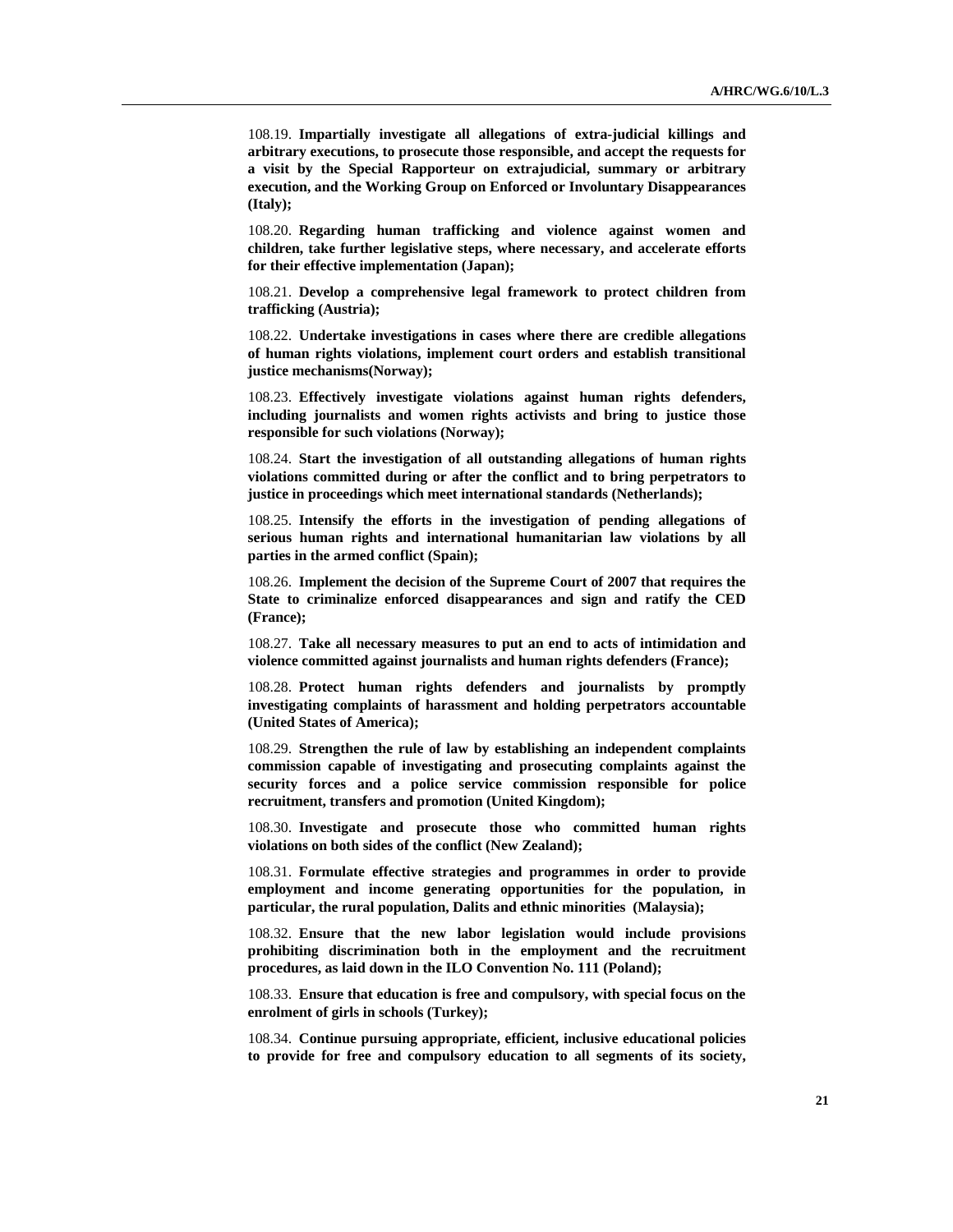**including marginalized, disadvantaged- and thus most vulnerable- groups (Slovakia);** 

108.35. **Pay special attention to helping Dalit children, girls, and children belonging to ethnic minorities to complete their education cycle, and to ensure their employment opportunities after education in order to enable them to claim their rights and work as agents of change for their communities (Finland);** 

108.36. **Ensure that children of internally displaced persons, refugees, asylum seekers and their families enjoy the right to health, education and birth registration without discrimination (Thailand).** 

109. **The recommendations below did not enjoy the support of Nepal:** 

109.1. **Ratify Optional Protocol to the Convention against Torture (OP-CAT) (Switzerland);Accede to and implement the OP-CAT (New Zealand);** 

109.2. **Ratify the pending principle international human rights treaties, such as the Rome Statute, the International Convention for the Protection of All Persons from Enforced Disappearances (CED) and OP-CAT (Chile);** 

109.3. **Become a party to the OP-CAT (Maldives) and designate a national preventive mechanism, to safeguard the rights of detainees and to prevent any acts of torture (Maldives);** 

109.4. **Sign and ratify the Optional Protocol of the Covenant on Economic, Social and Cultural Rights and the OP-CAT as well as the CED (Spain);** 

109.5. **Consider the possibility of signing and ratifying the CED (Argentina);Ratify and implement the CED (Sweden);** 

109.6. **Sign and ratify the Palermo Protocol (Austria);** 

109.7. **Accede to the Convention relating to the Status of Refugees, as well as its Protocol and take all necessary measures so the fundamental rights of refugees residing in the country are protected (Switzerland);Consider the possibility of acceding to the 1951 Convention relating to the Status of Refugees and its 1967 Protocol, in the spirit of the tradition in Nepal of hosting refugees (Algeria);Reinforce its legal framework by adhering to the 1951 Convention relating to the Status of Refugees and its 1967 Protocol (Moldova);Ratify the 1951 Convention relating to the Status of Refugees (Slovenia);Consider acceding to the Convention relating to the Status of Refugees (Netherlands); Adopt national legislation pertaining to refugees that includes the rights of refugees and asylum seekers (Netherlands).** 

109.8. **Protect vulnerable refugee populations by allowing for registration of the refugee population in Nepal and by refraining from forcibly returning Tibetan asylum seekers to China (United States of America).** 

109.9. **Promote other durable solutions than resettlement in third countries for the refugees in Eastern Nepal in close cooperation with UNHCR and other relevant international organizations (Netherlands);** 

109.10. **Become a party to some conventions to which it has yet to accede, including the Convention relating to the Status of Refugees, CED and the Rome Statute of the International Criminal Court (Japan);** 

109.11. **Amend legislation to remove all provisions granting security forces or government officials immunity from prosecution for criminal acts (Canada);**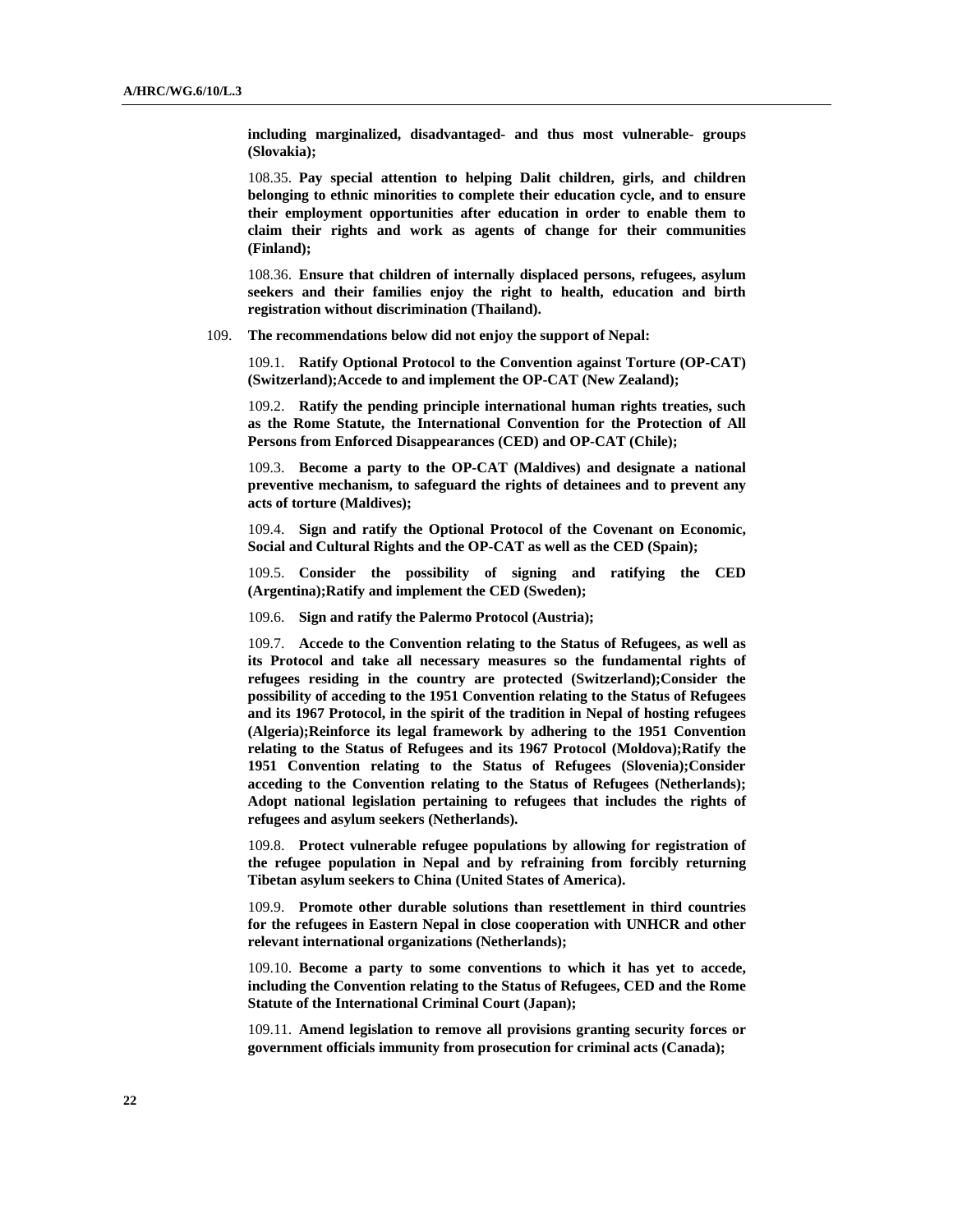109.12. **Address cases of stateless in the new Constitution's drafting process (Slovakia);** 

109.13. **Take effective measures promptly to uphold the total prohibition against torture, in accordance with its international obligations under the Convention against Torture and other Cruel, Inhuman or Degrading Treatment or Punishment (CAT) and to sign the Optional Protocol to the CAT (Sweden);** 

109.14. **Implement the recommendations contained in 2010 OHCHR's report on "Investigating Allegations of extra-judicial killings in the Terai",** *inter alia:* **a) fully investigate all allegations of the use of extra-judicial killings in the context of the current Special Security Plan, as well as past and future security operations; b) establish external oversight mechanisms, such as an independent police complaints commission or special investigative unit to investigate and prosecute crimes allegedly committed by state actors; c) adopt measures to support and protect witnesses as well as victims and their family members (Czech Republic);** 

109.15. **Ensure that all acts of torture are offences under its criminal law and considering acceding to the optional Protocol to the Convention against Torture (Brazil).** 

110. **With regard to the recommendations in paragraphs 109.2 and 109. 10 above, Nepal indicated that it might consider acceding to the Rome Statute.** 

111. **With regard to the recommendation in paragraphs 109.3 above, Nepal indicated that a preventive mechanism already existed.** 

112. **With regard to the recommendation in paragraphs 109.8 above, Nepal indicated that there was no policy of forcibly returning the refugees.** 

113. **With regard to the recommendation in paragraphs 109.9 above, Nepal indicated that it did not have a policy of local integration as a durable solution.** 

114. **With regard to the recommendation in paragraphs 109.11 above, Nepal indicated that existing laws did not have such provision of immunity.** 

115. **With regard to the recommendation in paragraphs 109.14 above, Nepal indicated that it objected to that report in its totality.** 

116. **All conclusions and/or recommendations contained in the present report reflect the position of the submitting State(s) and/or the State under review. They should not be construed as endorsed by the Working Group as a whole.** 

## **III. Voluntary pledges and commitments**

117. Nepal expresses its commitments to continue its holistic and comprehensive approach to the promotion and protection of human rights and to put in practice a rightsbased approach to development of all sectors. Nepal remains committed to engage the civil society and stakeholders in the promotion and protection of human rights.